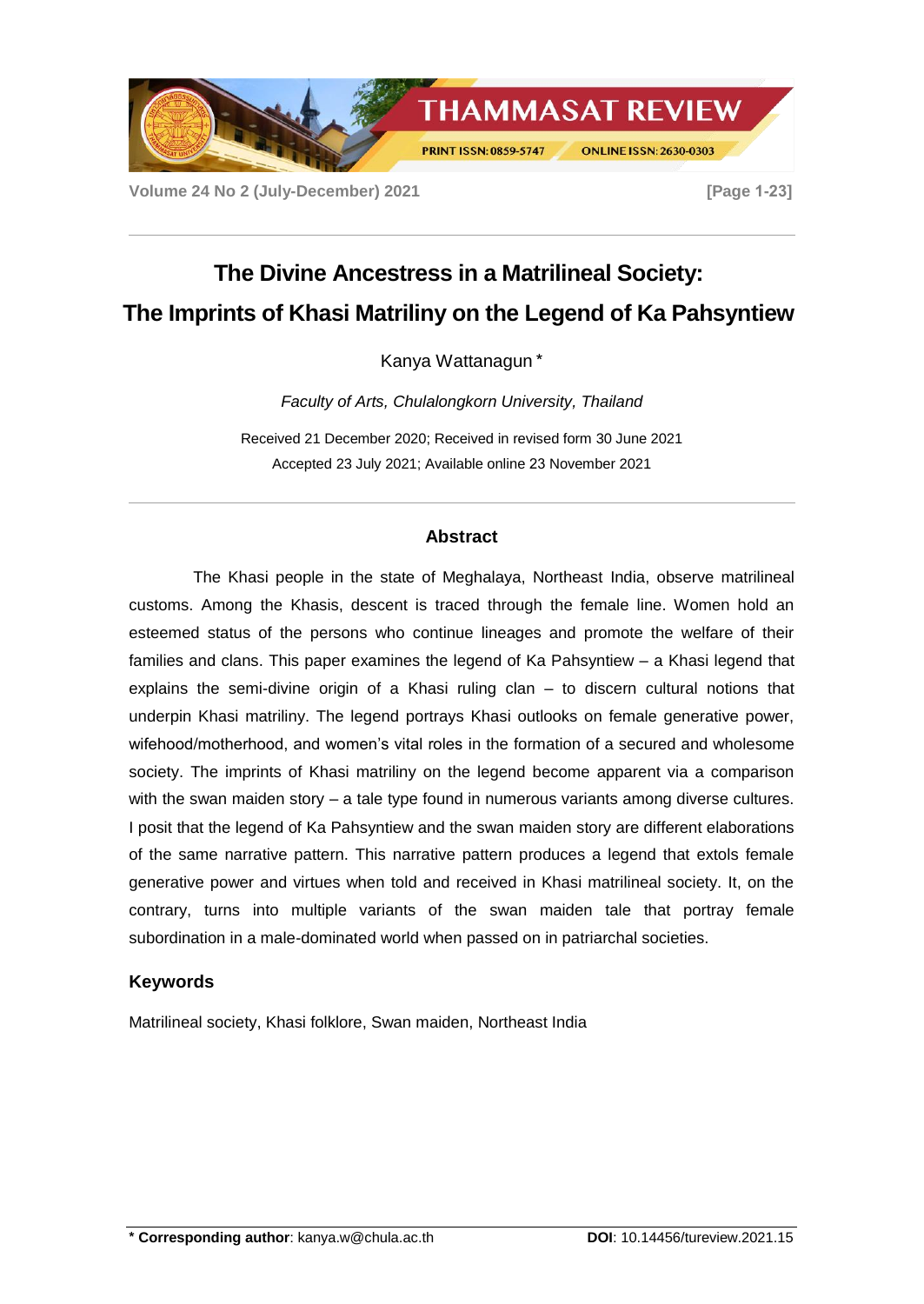## **Introduction**

 $\overline{a}$ 

The Khasi and Jaintia Hills district in the state of Meghalaya, Northeast India, is the home of the Khasis – an ethnic group that speaks an Austro-Asiatic language notably similar to the Mon-Khmer languages of the Southeast Asian peoples. The Khasis, being one of the three matrilineal groups in Meghalaya, observe social customs that place primary importance on female procreation. The Khasis hold that offspring are born from their mother's womb while their father merely facilitates and complements female generative power. Hence descent is traced through the female line and kinship ties are formed among the descendants of the same ancestress. Inheritance passes from the mother to her youngest daughter, who also inherits the ancestral home and takes charge of all mandatory family rituals. The son, on the contrary, moves into his wife's family. The children he fathers belong to his wife's clan.

The special status of Khasi women is evident in the Khasi tales that portray the marriage between a celestial maiden and a mortal man. Sexual relations and gender roles portrayed in these stories are remarkably different from those depicted in the folktales of patriarchal cultures that build on the same motif. In this paper, I examine several variants of a Khasi legend that narrates the union between a female deity and a mortal man. In this legend, a divine maiden comes to the mundane world, meets a human, marries him, and then returns to her natal realm. A similar sequence of narrative events has been found in tales told by diverse cultural groups across the globe. A widely distributed tale type that features the earthly visit of a celestial female followed by her marriage with a mortal man is the swan maiden story. Diverse variants of the swan maiden story can be found in Europe, Asia Minor and the Far East. These stories typically portray a supernatural female who shapeshifts into a bird or possesses bird attributes (such as a pair of wings or a featherrobe).<sup>1</sup> She is then captured by a mortal man during her excursion to the human world. In the human world a man withholds her wings, robe, or other prized possession without which she cannot return to her natal realm. In this manner the swan maiden is detained in the mundane world and must cohabit with her captor, or with another man to whom the captor grants her, as his wife. In different versions of the tale the ending varies. Some versions end with the swan maiden's escape and her permanent separation from her husband. In the more elaborated versions, the deserted husband embarks on an adventurous journey to bring back his wife. After numerous daunting tasks and trials, the tale ends with the hero's reunion with his swan wife.

<sup>1</sup> See A. T. Hatto (1961) for cultural and geographical areas in which variants of the swan maiden story were found. See Miller (1987) for the structural analysis of the swan maiden story in Japan and Inge (1962) for the swan maiden myth among the Eskimo.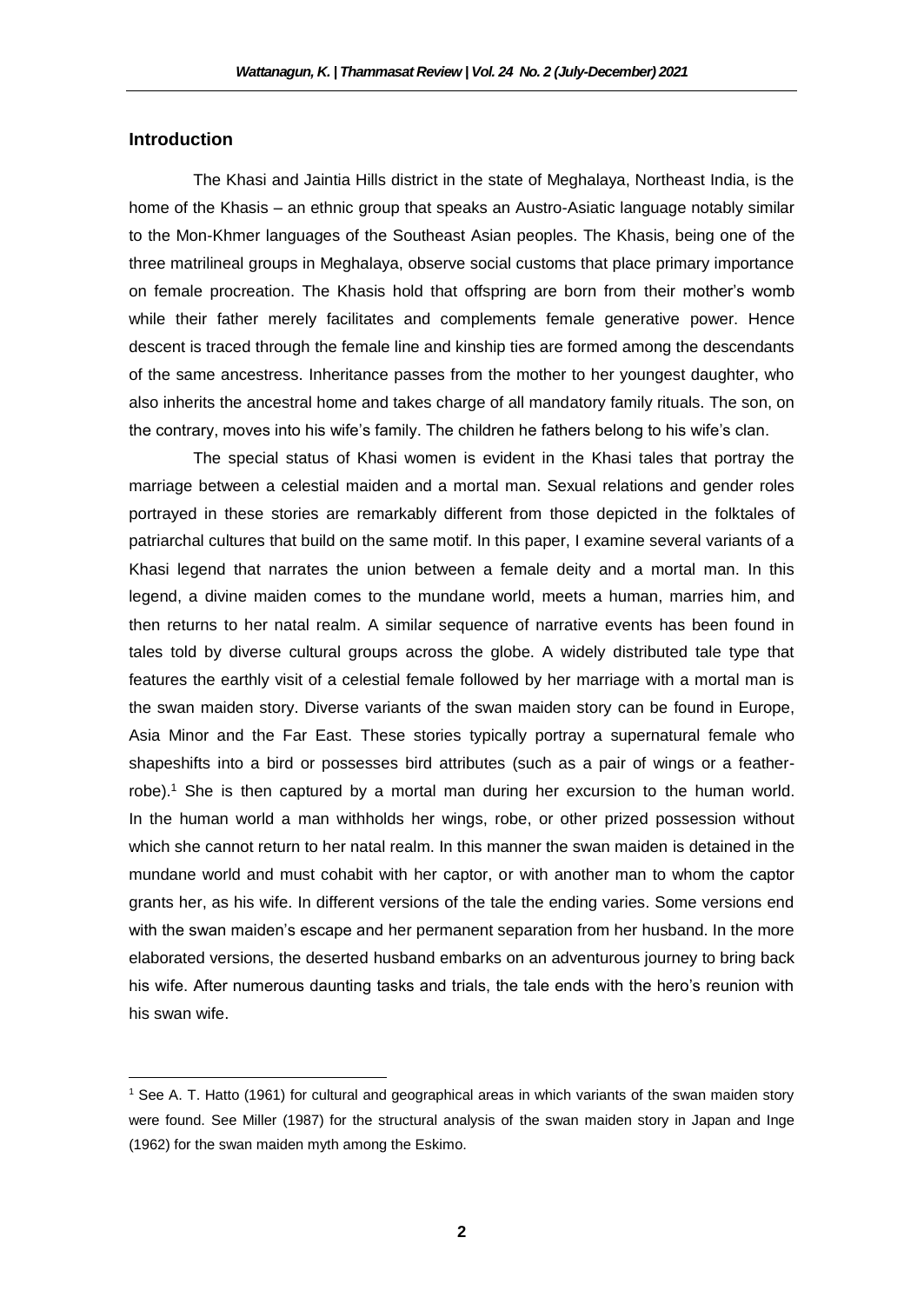The Khasi legend that is the object of my inquiry shares several motifs with the swan maiden story. Yet, in the Khasi legend these motifs are configured differently and thus the narrative yields a distinct scenario of gender relations one does not see in swan maiden tales from non-matrilineal societies. I also note that certain motifs that constitute typical swan maiden stories do not appear in the Khasi legend under scrutiny because these motifs portray the celestial maiden as the object of desire possessed or pursued by her human spouse. As a story that justifies and maintains the continuity of the matrilineal tradition, the Khasi legend discussed in this paper enshrines female character. Instead of the wretched wife captured by her mortal husband, she is heralded as the divine progenitress whose generative power and virtues strengthen human society. This Khasi legend, when examined in contrast to the swan maiden story, reveals the plasticity and contextual sensitivity of oral literature. A cluster of folktale motifs, when fleshed out and passed on in patriarchal societies, turns into swan maiden tales that portray female subordination in a male-dominated culture. The same sequence of motifs, however, produces a legend that extols female generative power and virtues, thereby validating the matrilineal descent system when adapted to the Khasi cultural environment.

In the following sections, I intend to show that Khasi matriliny leaves its imprints on the legend of Ka Pahsyntiew – a Khasi legend that explains the origin of a royal clan. These imprints are not simply the realistic reflection of matrilineal customs that the Khasis practice in the real world. Instead, I construe such imprints as cultural notions regarding women's pivotal roles in the formation of a secured and wholesome society that underlie the legend. The marriage between a divine maiden and a mortal man as depicted in the legend resonates with Khasi matrilineal values that herald women as originators and preservers of lineages, while swan maiden tales that feature the same sequence of motifs portray women's loss of autonomy and demoted status once they enter into wedlock. Besides, certain motifs that imply female subordination commonly found in swan maiden stories do not appear in the legend of Ka Pahsyntiew. Based on these observations, I contend that the relationship between the divine wife and her human spouse in the legend is presented in the manner that warrants the legitimacy of matrilineal tradition.

I elaborate this argument in the following sections. After this introduction I review precedent studies whose approaches to folklore and gender inform my analysis of the Khasi legend. Then in a separate section I explain the methodology. The sources of the tales being discussed in this study and the aspects of the tales that are the objects of my comparative analysis are outlined in this section. Following the methodology section, I describe social customs and cultural notions that make up the Khasi matrilineal system, after which I present my analysis of the legend of Ka Pahsyntiew in comparison with swan maiden stories from non-matrilineal societies. Via this comparison I intend to reveal matrilineal notions that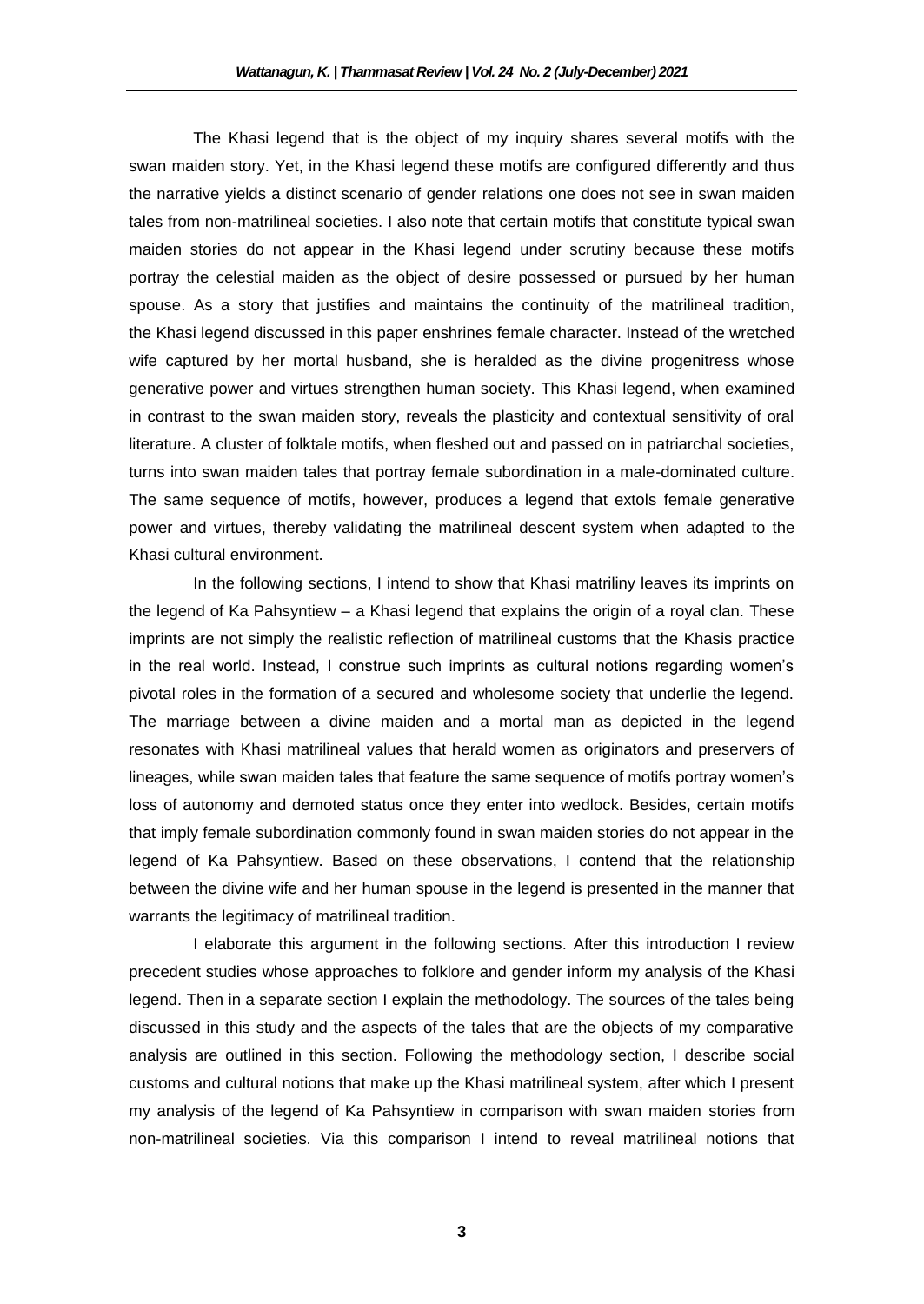underlie the legend, as well as the function of the legend as a verbal folklore that validates social custom. In the conclusion I discuss ramifications of this study. I posit that an analytical perspective that pays attention to the constant absence of particular motifs from diverse variants of a tale can reveal cultural logic of the people who recount and receive the tale. Also, comparative method can be employed to reveal such absence and its cultural implications.

## **Folklore and Gender**

Tales, notwithstanding their invented plots and characters, are embedded in the social reality of the people who produce and transmit them. Tales may comment on the established gender norms via a concrete representation of fantasies about means of escaping from such norms. Barbara Leavy, studying tales from diverse cultures that figure supernatural beings and their mortal mates, notes that two groups of tales, albeit their differing plots, similarly reveal "woman's role in culture and fantasies of escaping that role" (1994, p.15). Stories about a demon lover who tempts his human mistress to leave her husband and elope with him envisages an alternate reality in which women are offered a chance to make a choice. Likewise, many swan maiden tales that depict the swan wife's flight from the mundane world away from her husband and children mirror a wishful imagination about an escape from conventional female role and duty. The swan maiden and the demon's mistress in these tales have magical means of escaping from tedious family life and domestic drudgery, which is a wishful getaway that real women can vicariously experience by telling and listening to folktales. As Leavy's comparative study has shown, the tales of the swan maiden and the demon lover are verbal renditions of fantasy about means of evading prescribed gender roles. As such they cast light on suppressed discontent and weariness of women under the constraint of the established gender norms.

Tales also provide means of fantasizing sexual conducts or behaviors that are censured by social norms. Ruth Benedict, in her seminal *Zuni Mythology*, notes that "…folklore tallied with culture and yet did not tally with it" (1935, p. xii). Myths and tales of the Zuni, Benedict remarks, picture behaviors that are at odds with the rules regarding sexual propriety that the Zuni observe. Polygamy, which is prohibited and rare among the Zuni, is vividly portrayed in numerous Zuni tales. Also, children deserted at birth by mothers who engage in illicit sexual relation is a recurrent motif in Zuni tales in contrast to the fact that such behavior attracts humiliation in reality, and that illegitimate children are not abandoned but cared for by the mother's family. Via her study of Zuni oral tradition, Benedict reveals that folklore is "a means of gratifying fantasies and expressing hostilities of the culturebound [*sic*]" (Dorson, 1972, p. 21). In its folklore, a group finds license to take pleasure in fantasizing prohibited desires and illicit behaviors. In this respect Benedict's and Leavy's views of folklore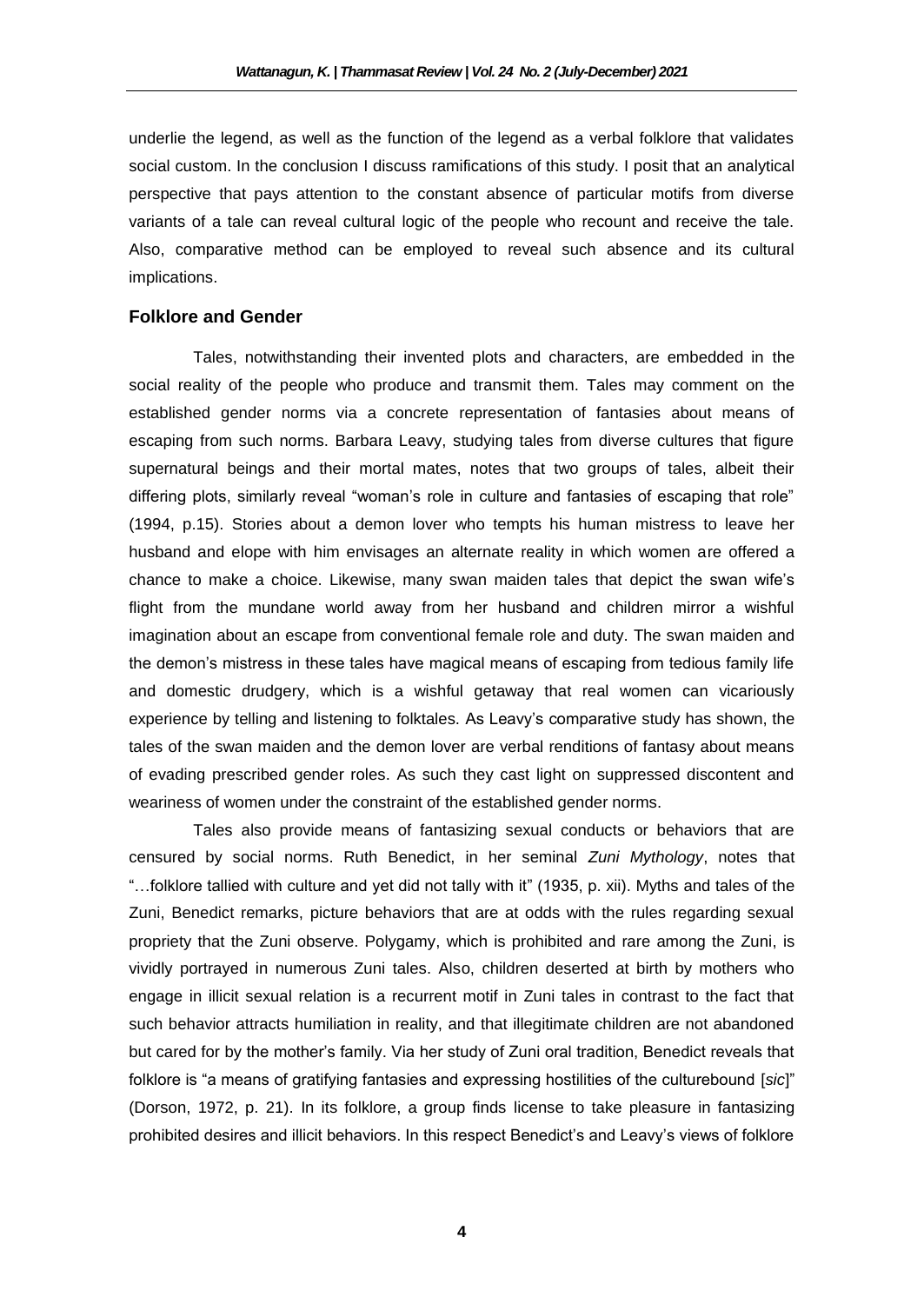in relation to gender converge. They concur that folklore functions as a psychological outlet for repressed anxiety and frustration arising from being restricted by rigid gender norms.

From Leavy's and Benedict's studies, one can extrapolate two salient points regarding the relationship between folklore and gender. First, folklore provides means of imagining and discussing non-normative sexual conducts that society strictly prohibits. Second, via folklore one can picture a different scenario of gender roles and relations that deviates from the norms. I review Leavy's and Benedict's studies here because their approaches to folklore and gender inform my comparative analysis between the legend of Ka Pahsyntiew and the swan maiden story. Leavy and Benedict concur that folktales do not mirror social reality in a transparent manner. Narrative events that have no basis in reality or are apparently at odds with norms and values of the society, still, encapsulate talebearers' attitudes toward certain socio-cultural conditions. The swan maiden story and the legend of Ka Pahsyntiew, via their representations of "fictional images of gender" (Eagleton, 2008, p. 173), reveal disparate gender realities experienced by women within patriarchal cultures and a matrilineal society, respectively. The swan wife personifies female autonomy that is lost once she is subject to male dominance justified on the basis of love and marriage. The divine maiden in the legend of Ka Pahsyntiew, on the contrary, embodies matriarchal authority that Khasi women acquire once they become wives and mothers. Despite their fantastical elements, the two stories cast light on women's status in the cultures that produce the tales.

In this paper, I examine different versions of the legend of Ka Pahsyntiew collected from written and oral sources. I consider both recurring motifs and those that are conspicuously absent, by which I mean the motifs that loom large in typical variants of the swan maiden story but do not appear in any versions of the Khasi legend. Based on similarities in terms of plot structure, character types, and social function, I propose that the Khasi legend and the swan maiden story are different elaborations of the same narrative pattern. This narrative pattern, when passed on and embellished in patriarchal cultures, results in numerous variants of the swan maiden story that typically portray female subordination and women's ordeal in the male-dominated world. However, when adapted to the Khasi social environment, the same narrative pattern produces the legend of Ka Pahsyntiew that validates matrilineal tradition via the representation of female authority and its paramount role in the formation of a strong society. Based on this premise, I construe the motifs that are characteristic of the swan maiden story but conspicuously absent from the legend of Ka Pahsyntiew as alternative elements that could have been added to the legend. These missing motifs cast light on alternative endings and turns of events that Khasi talebearers could have invented for the legend but did not because of cultural reasons. Taking this analytical perspective, I follow the path taken by precedent scholars of folk literature who stress cultural significance of variation in folktales. Leavy (1994) contends that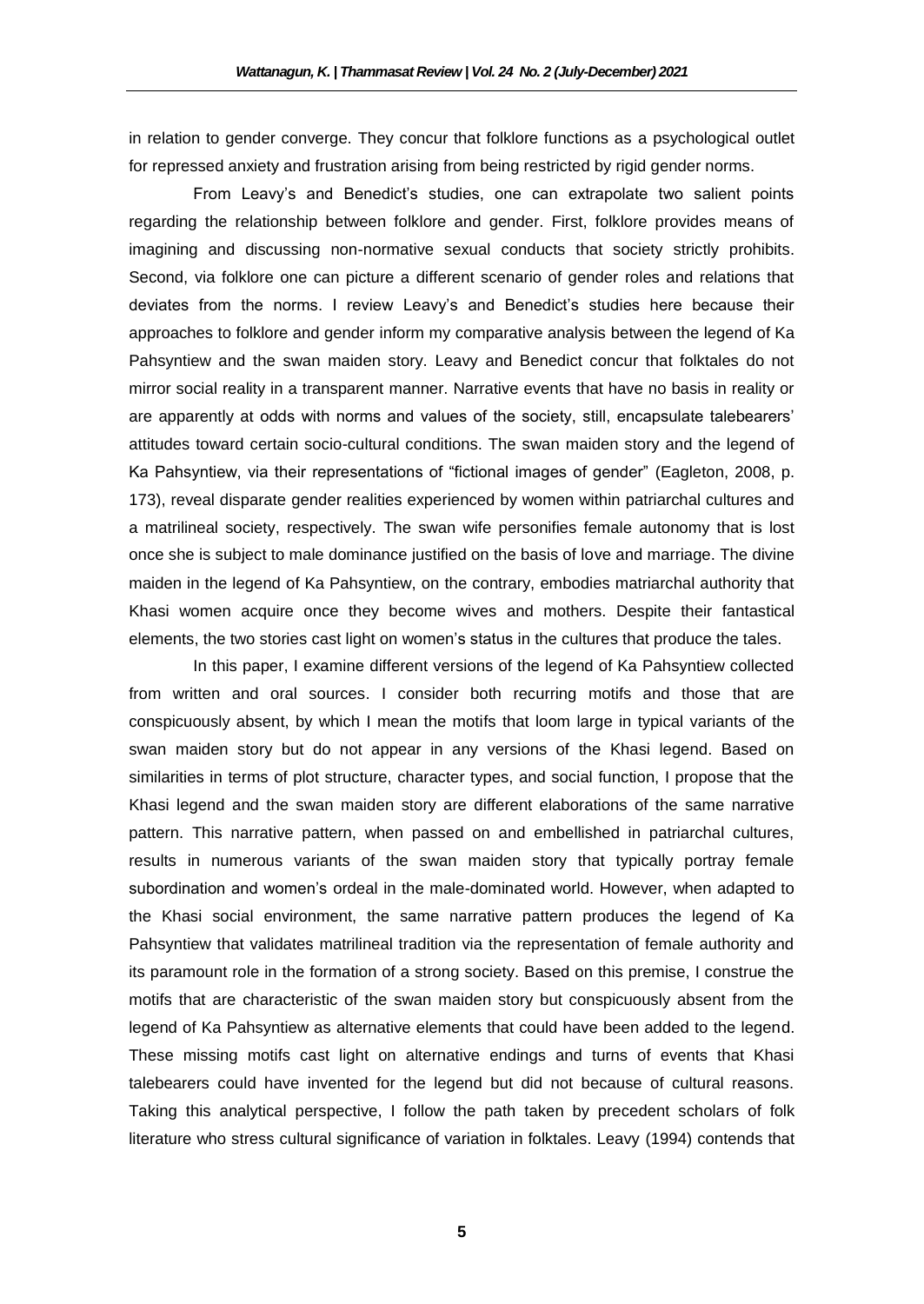variation is reflective of choices among various possible motifs made by narrators who hold culturally derived notions of what is sensible and what is not for a particular tale in a particular circumstance. Therefore, studying variants of a tale as told and received within a specific culture casts light on what talebearers in that culture consider culturally meaningful (Leavy, 1994 p.30). Along the same lines, David E. Bynum contends that variants of a folktale are not deviations from a complete and static narrative pattern but different ways of combining the rudimentary pattern with complementary elements. A finished and meaningful story emerges from such combination (1978, pp.78-79). Therefore, variation in folktales reveals a range of possible meanings a narrative pattern could acquire within a cultural community rather than narrators' memory lapse or the natural tendency of oral narratives to degenerate.

Drawing on Leavy's and Bynum's ideas, I construe the legend of Ka Pahsyntiew as a variant of a widely distributed narrative pattern made up of three principal motifs: 1) the union between a supernatural female and a mortal man 2) the supernatural wife's cohabitation with her human spouse in the mortal realm and 3) the abrupt separation of the couple as the supernatural wife returns to her natal realm. The swan maiden story, as I previously mentioned, is another embellished form of this narrative pattern. As the product of a matrilineal society, gender roles and relations presented in the legend of Ka Pahsyntiew notably differ from those depicted in the swan maiden story. As Leavy (1994) posits, choices among various motifs indicate what talebearers consider intelligible and meaningful in their cultural worldview. I propose that in case of the Khasi legend discussed in this paper, matrilineal notions influence such choice-making. The Khasi matrilineal system rests on cultural values that revere women as originators and preservers of bloodlines. These values constitute cultural logic that delimits a range of conceivable relations between the divine wife and her mortal husband as depicted in the legend. They are internalized cultural assumptions that define what is meaningful and what is not for the Khasi talebearers who pass on the legend.

# **Methodology**

Variants of the swan maiden tale and the legend of Ka Pahsyntiew discussed in this study were collected from two major sources: 1) scholarly works and 2) published folktale collections. However, a few variants of the legend of Ka Pahsyntiew were collected from a one-week field research in Shillong – the capital of Meghalaya, a state in Northeast India – in May 2019. The informants were professors and graduate students from North-Eastern Hill University, who were Khasi and recounted the legend to me in English. I primarily use thematic approach in my comparative analysis, that is, I mainly focus on the content of each narrative and look into shared and distinct motifs among the tales under scrutiny. In this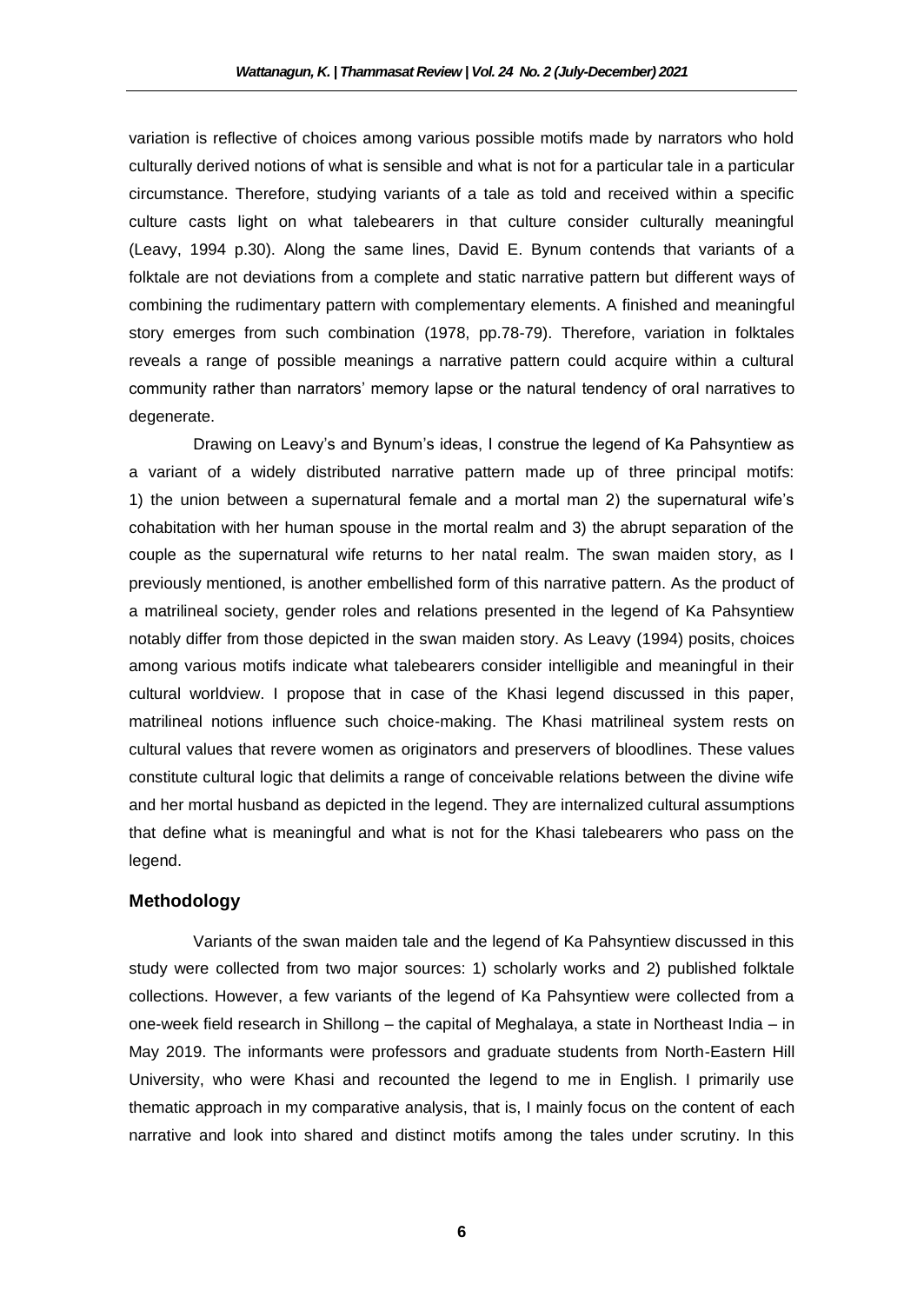comparative study, I treat folktale motifs, the most basic components that make up a complete and meaningful story, as the units of analysis and the basis for comparison.

## **Khasi Matrilineal System**

The Khasi saying "*long jaid na ka kynthei*" (from the woman sprang the kind) expresses the Khasi matrilineal principles in a nutshell (Roy 1936, p.383). Among the Khasis, descent is traced through the female line. Family is primarily construed as a group of brothers and sisters born from the same mother, while membership of a clan is defined by the blood relation one has with the ancestress from whom the clan originates. Kinship tie is held among individuals who are children of the same mother and grandchildren of the same maternal grandmother. They are *shi kpoh*, or one womb, which means the offspring of the same womb (Gurdon, 2012, p. 82). In this kinship system the husband moves into his wife's family. Even though the husband has a certain degree of authority over his wife and children, tradition stipulates that *U Kni* – or the elder brother of his wife – is the official male head of the family. *U Kni* oversees major life events of his nieces and nephews. He presides over their naming ceremonies, negotiates their engagements and marriages, and bears liability for their misconducts (Kelian Synrem, 1992, pp. 27, 32). *U Kni*'s vital roles in his sister's family are warranted by matrilineal descent which rules that children belong to their mother's clan, therefore maternal kinsmen are primarily in charge of their well-being. Within the Khasi matriline, the father is called *U Shongkha* (the in-marrying affine, or the sister's husband). He permanently belongs to his mother's clan, thus he is of different clan from his wife and children as the Khasis strictly observe exogamy (Ryndem, 2017, p. 54). The husband "at least in theory, is a stranger in his wife's home" (Gurdon, 2012, p. 82). He plays a peripheral role in rituals and ceremonies of his wife's family. Also, his ashes are returned to his maternal family after death.

In the Khasi matrilineal system, men's position in a family or a clan is defined by their relationship with female members of the group. Via his mother a man acquires right and duty as a male member of her clan. Via his married sister he becomes *U Kni* – the legitimate guardian of her children. Via his wife he becomes *U Kpa* – the father who marries into and produces offspring for a clan not of his own. This gender positioning within the Khasi kinship system is the reversal of what transpires in patrilineal society, in which women's status within their consanguineal and affinal kin groups derives from their blood tie or matrimonial bond with men. The Khasi matrilineal concept of kinship evinces high value given to female generative power in the Khasi worldview. Women are valued above men because of their role during the procreation process, therefore lineages are construed as originating from women and continuing via them.

Since the Khasis hold that lineages originate from women, the hierarchy of ancestresses or *kiaw* (grandmother) forms the foundation of their tribal organization. Clan is a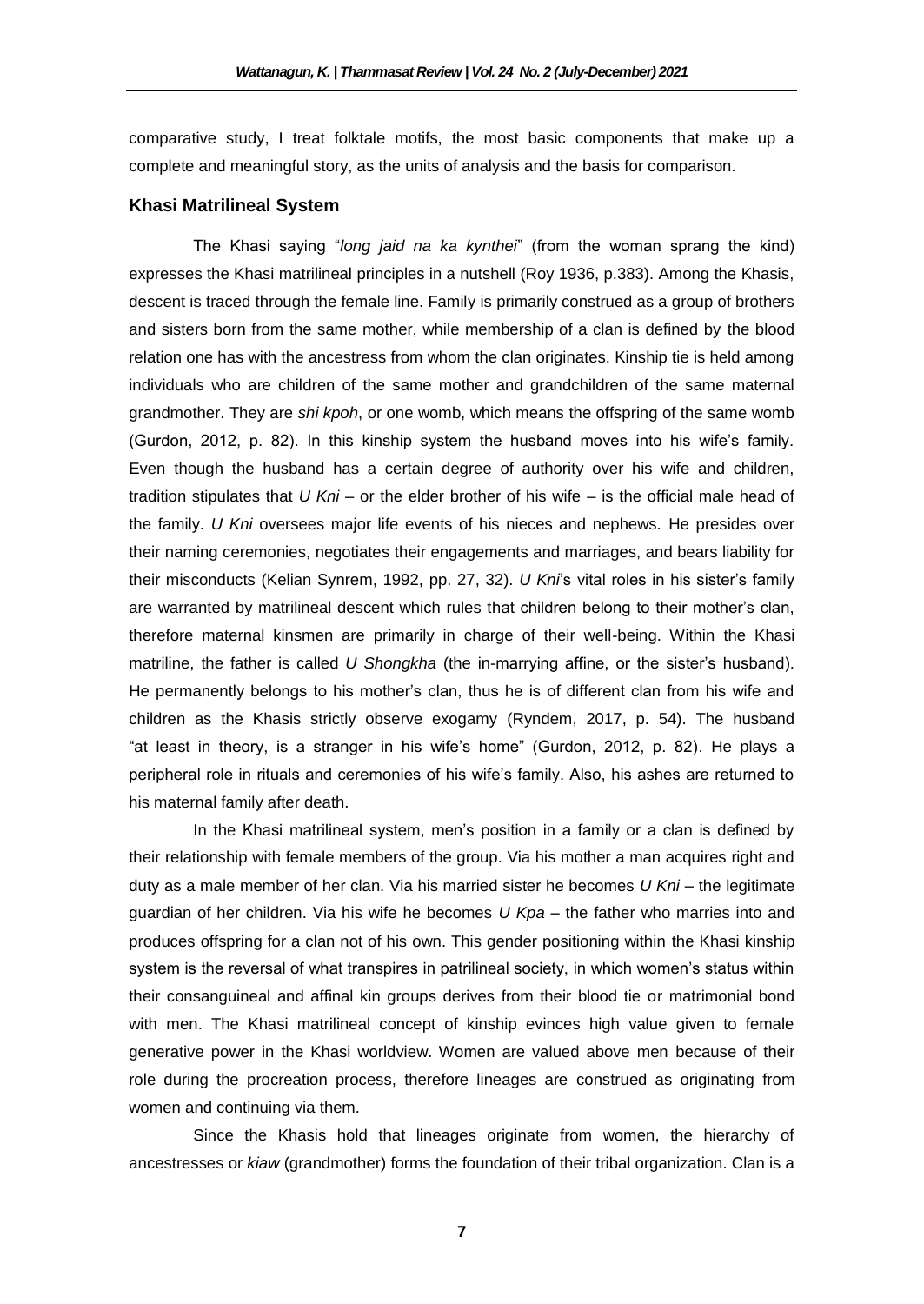social unit made up of the people who relate to *Ka Iawbei Tynrai* (grandmother of the root) by blood. The descendants of one ancestress are members of the same *kur*, or clan. At the level of sub-clan or *kpoh*, membership is held among the offspring of one great grandmother, whom the Khasis style *Ka Iawbei Tymmen*. <sup>2</sup> Then within a family or *iing*, the living grandmother (*Ka Iawbei Khynraw*, the young grandmother) is the head of her household. The membership of an *iing* extends to her male and female children, including the offspring of her daughters but not to those sired by her sons because they belong to their mothers' clans.

Such matrilineal descent stipulates the distinct laws of inheritance. Among the Khasis, the youngest daughter inherits ancestral property because she is designated by tradition to oversee family rituals and ceremonies. By virtue of her gender and order of birth she becomes *ka bat ia ka niam*, or the keeper of religion, of her family (Roy, 1936, p. 555). She inherits *ka inn seng*, the ancestral house, where all family rituals are conducted. She performs ancestral worship, cremates her deceased mother, and places the bones of family members in the clan ossuary. The youngest daughter abides by the tradition to ensure the safety and well-being of her matrikin. She is obliged to provide shelter for her widowed and childless siblings. She holds the custody of her late sister's children even though their father is still alive. Aged parents, including ill and disabled maternal relatives without a family of their own, are entrusted to her care (Augustine, 2007, pp. 51-52).

The importance of the youngest daughter as the legitimate guardian of her clan is more pronounced in contrast to the supportive role assigned to her male siblings. The Khasis practice matrilocal residence. Therefore sons, precisely their services and the fruits of their labor, are divided between their natal clans and their wives' clans upon marriage. The property a Khasi man earns before marriage belongs to his mother, which his youngest sister inherits after their mother's passing. The wealth accumulated after marriage is entrusted to his wife in favor of his children, especially the youngest daughter (Gurdon, 2012, pp. 83-84). Underlying this female-oriented inheritance law is a cultural notion, which holds that the continuation of bloodline primarily relies on women. Thus, the woman designated as the head of her kin group is entitled to hold and control family resources, which are to be used for the security and collective well-being of the clan. To support this ultimate cause a man is obligated to yield what he earns, either to the heiress of his biological family (his youngest sister) or to the heiress of his conjugal family (his youngest daughter).

 $\overline{\phantom{a}}$ 

<sup>&</sup>lt;sup>2</sup> I note scholars' varying explanations of the Khasi terms that denote the hierarchy of ancestresses. P.R.T Gurdon describes *Ka Iawbei Tynrai* and *Ka Iawbei Tymmen* as the ancestresses of clan and subclan respectively (2012, p.56). War treats *Ka Iawbei Tynrai* and *Ka Iawbei Tymmen* as synonymous. Both terms refer to "the first mother of a clan (2020, n.p.). Mawrie, on the contrary, explains that the first known ancestress of the clan is simply styled *Ka Iawbei* while the succeeding grandmothers are indiscriminately referred to as *Ka Iawbei Khynraw* (1981, p.37).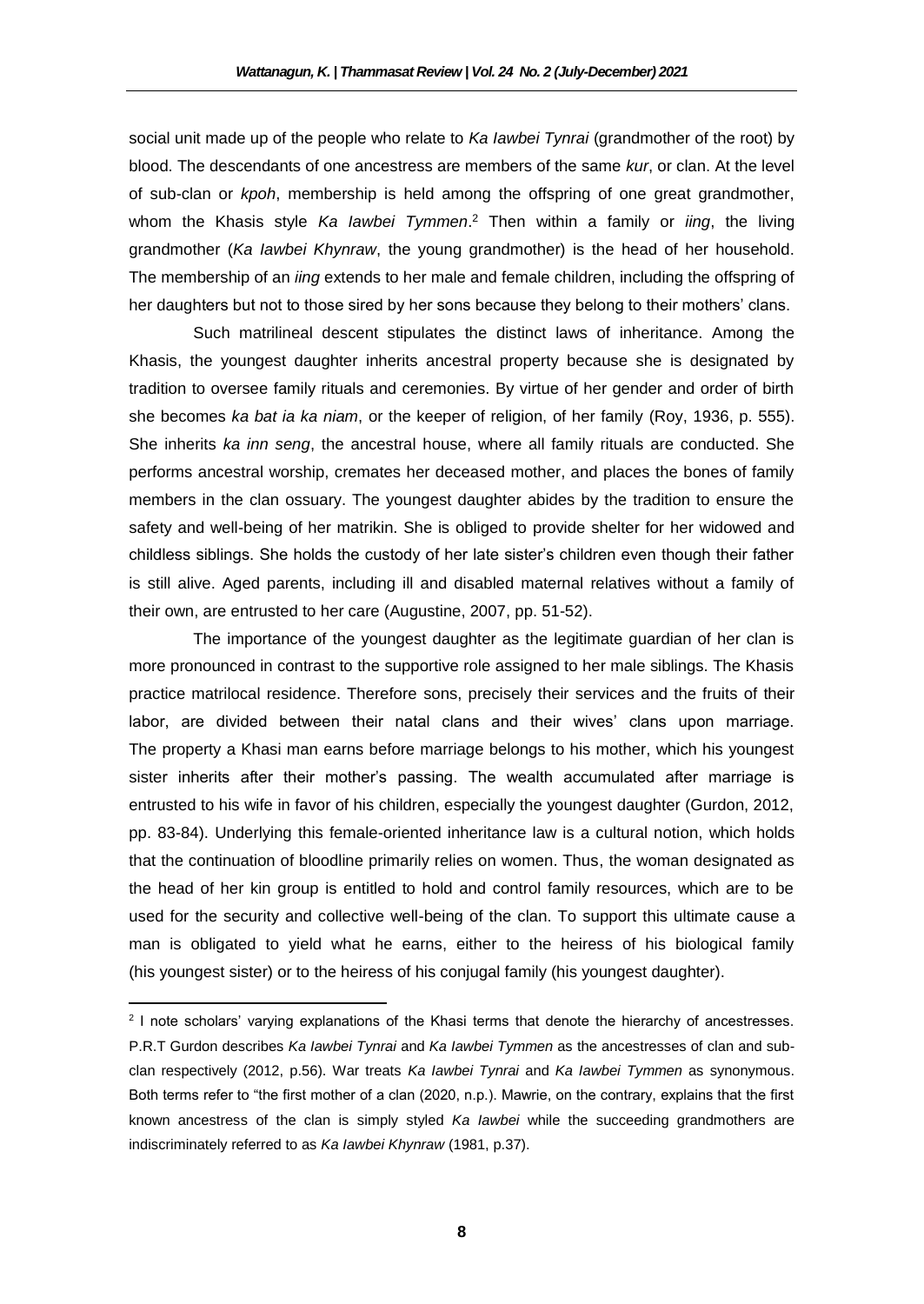The paramount importance of women as the preservers of their lineages in Khasi culture is also notable in a custom called *rap iing*, or adoption. The absence of female offspring poses the threat of lineage extinction, which is a grave misfortune for the Khasis. The end of the female line also means the termination of family rites and ceremonies. This is especially alarming in the context of Khasi funerary rites, which stipulate that only the designated female descendant can place the bones of deceased members in the family ossuary and perform requisite funeral rituals. To prevent *iap duh*, or clan extinction, the family without female child may adopt a girl from another household and appoint her as the heiress (Gurdon, 2012, pp. 85-86). The *rap iing* custom testifies to the pivotal status of female descendants upon whom the security and continuation of their bloodlines depend. Women bring forth lineages as well as manage and maintain them. In this matrilineal paradigm of descent, the security of a clan hinges on the presence of female descendants who do not simply continue the lineage but also abide by the tradition to care for physical and spiritual well-being of all clan members.

Khasi women are still expected to perform the conventionally female duties as wife and mother. In this respect they do not differ from women in patriarchal cultures. However, given the central and esteemed role assigned to them in the welfare of their families and clans, they are respected wives and mothers who are not subject to male authority or relegated to an inferior position vis-à-vis their menfolk. As Khasi matriliny values female above male functions in the procreation process and the maintenance of kin groups, Khasi wives and mothers hold the authority allocated to the persons who are principally in charge of the well-being of their families and clans. Two aspects of female role in Khasi worldview – the dutiful wife to one's husband and the conscientious guardian of the people under her care – is represented by the sun goddess in a Khasi folktale about an ungrateful peacock and his fall from heaven. A male peacock married the sun goddess and lived with her in the celestial realm. Despite all kinds of pleasure he received from his divine wife, the peacock was displeased because the sun goddess was usually away on her mission of shining her nourishing ray on earth and its creatures. Eventually the peacock decided to leave his wife for a bed of mustard flowers which he mistook for a gorgeous maiden when seen from afar. The sun goddess pleaded with her husband to stay, but to no avail. Her tears fell upon his tail and turned into beautiful spots borne by all peacocks to the present day (Nongkynrih, 2007, pp.31-34).

The sun goddess in this folktale, though a devoted wife, is first and foremost the nurturer of all creatures on earth. Their survival depends on the warmth and light that she emits. She is committed to her principal duty as the vital force that sustains the universe which surpasses her secondary role as the loving wife to her husband. In my view, the central position of Khasi women in the welfare of their families and clans vis-à-vis their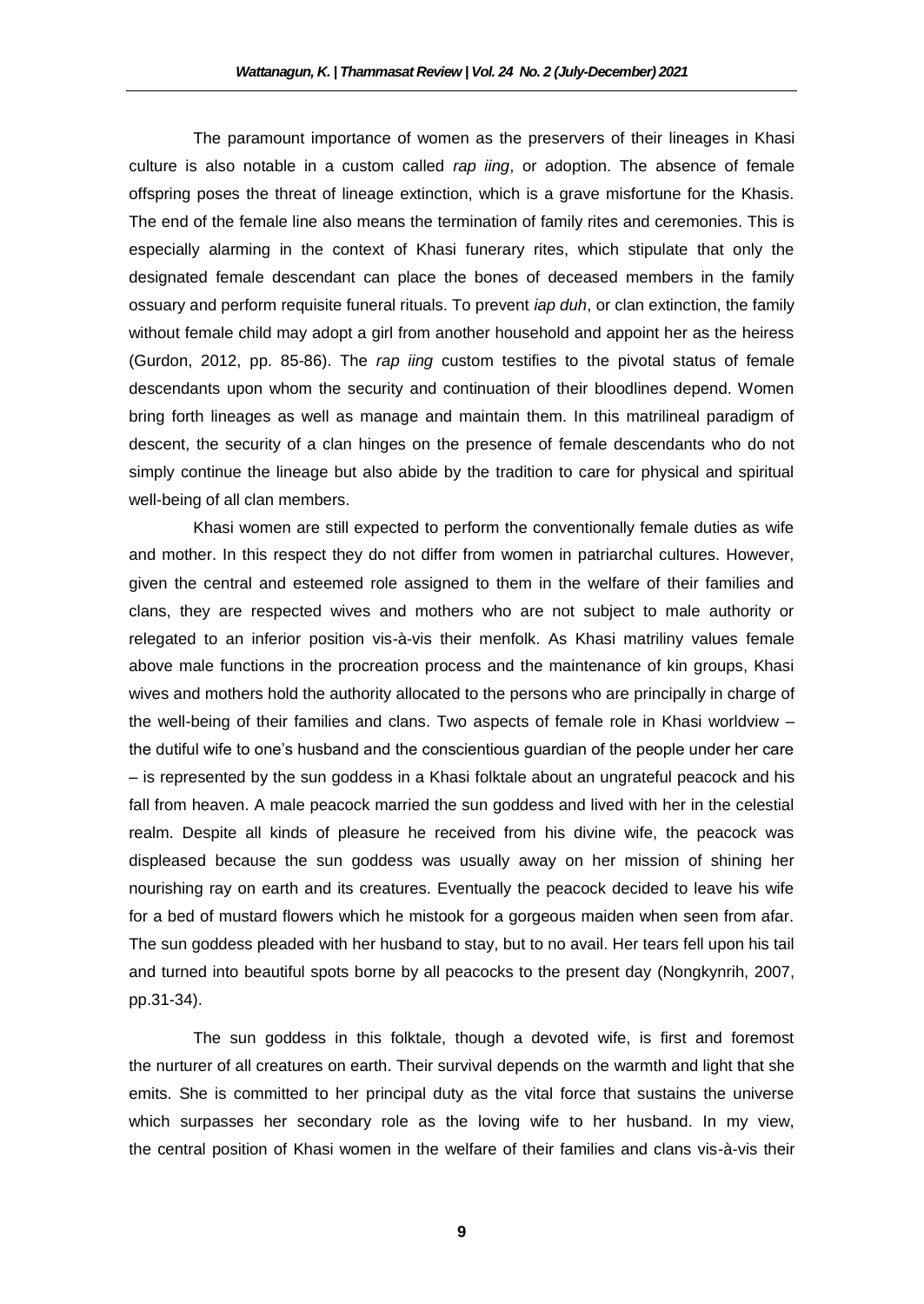duty as wife is presented via the sun goddess. As wife, one has certain obligations to one's husband. Nonetheless, such obligations do not render Khasi women subservient to their husbands since they hold an authoritative and vital status of the person who preserves and fosters the lineage. The supernatural wife in the Khasi legend discussed in the following sections, like the sun goddess, is not simply the romantic partner of her human spouse. She is the divine progenitress who gives birth to a semi-divine lineage. Given such esteemed status she notably differs from the swan maiden who is first and foremost the object of men's romantic desire and the attendant of her husband's demands and whims. I describe notable features that distinguish the divine wife in the legend of Ka Pahsyntiew from the swan maiden in the following sections.

## **The Khasi Divine Wife and the Swan Maiden**

Many variants of the swan maiden story, as Leavy puts it, depict female subordination in "a fierce marital struggle" (Leavy, 1994, p.33). Constant elements shared by numerous swan maiden tales are the swan wife's involuntary submission to her captor and her alienation from the human world. A Chinese swan maiden agreed to marry her captor only because he withheld her heavenly robe. After persistent and earnest pleading, she was allowed to have a glimpse of the stolen robe. Then "her heart was cut to the quick, her tears fell like floods of rain, and she longed to ride off through the air" (Waley, 1959, pp. 2-3). She fled as soon as her mother-in-law fell for her trick and let her put on the robe. In comparison to her Chinese counterpart, the Bulgarian swan maiden seems to be bolder. When she, by trickery, retrieved her magic dress, she immediately left the mortal realm but not before telling her husband how she felt about being forced into a relationship with a mortal man. A celestial female like her, she taunted, does not befit the roles of housewife and mother (Leavy,1994, p.63).

The divine maiden in the legend of Ka Pahsyntiew, however, is not subject to a forced marriage nor does she feel alienated from the human community or resentment against her human husband. Her union with a mortal man is based on mutual consent, not coercion. For a length of time she resides among human beings, yet she never pines for her celestial home. Neither does she feel self-pity or remorse as she becomes the wife and mother of a human family. Additionally, unlike the trapped swan wives in Chinese and Bulgarian swan maiden tales, the Khasi divine wife returns to her heavenly abode unimpeded. She separates from her mortal family in a relatively more placid manner in comparison with the abrupted flight of the wretched swan maidens. These differences are notable in many versions of the legend presented below.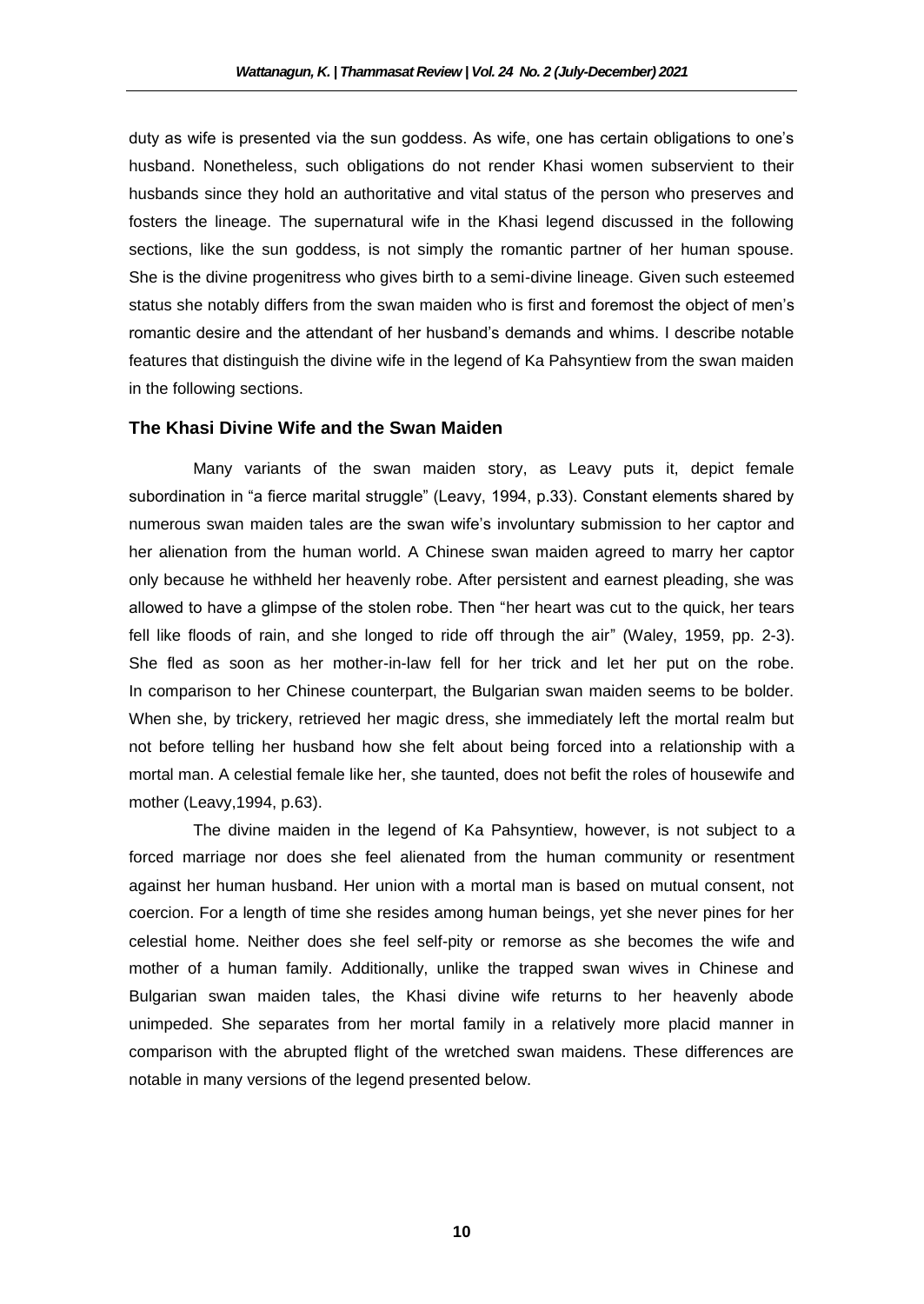#### **Ka Pahsyntiew: The Divine Maiden Lured by Flowers**

The legend of Ka Pahsyntiew explains the origin of the royal clan that once ruled Hima Shillong (Diengdoh, 2016, p.26). In modern days this traditional Khasi state has become the city of Shillong – the capital of the state of Meghalaya. The story exists in several variants. Each variant invariably features a celestial maiden who gave birth to the lineage of *siem* – or kings – of Shillong. The story has it that the daughter of U Lei Shyllong – the god of Shillong peak – descended to earth and stayed in a cave called Krem Marai. The versions retold by Nongkynrih (2007, pp.73-79) and Gurdon (2012, pp. 165-167) concur that the goddess appeared as an exceptionally beautiful maiden. Another version, recorded by Rafy (1920, pp. 18-23), has it that she took the form of a young girl. The goddess was seen by young herders who grazed their cattle near the cave. Rumors spread about a mysterious woman living by herself in Krem Marai. Then a wise old man (called U Sati Mylliemngap in Nongkynrih's version and simply U Mylliem Ngap in Rafy's version) went to Krem Marai to verify the rumors. Upon seeing a strange man approaching her, the goddess fled into the cave. The wise man coaxed and enticed her to come out but to no avail. So, he made a bouquet of wildflowers and placed it on the ground, then went into hiding. When the goddess left the cave to take the flowers, he seized her. This capture by trickery evolved into a cordial conversation as the man assured the goddess of his harmless intent. The goddess revealed to him her celestial origin and the mission she received from her divine father who had sent her to be the progenitress of Shillong's ruling clan.

The old man took the celestial maiden home and adopted her as his daughter in some versions or as his niece in others. In both cases, the wise man serves as the male guardian of the goddess rather than her romantic partner, unlike the captor in typical swan maiden stories who take the captured maiden as his wife. In the version retold by Rafy, the parent-child relationship between the old man and the divine maiden is conspicuous as the goddess came to earth in the form of a young girl. In this version the wise man raised her until she reached a marriageable age. However, all variants of the legend concur that since the goddess was lured out of the cave by flowers, she was called Ka Pahsyntiew. *Ka* is an article in Khasi language placed in front of a noun to indicate its feminine gender. *Pahsyntiew* means "lured by flowers."

Just like swan maidens, Ka Pahsyntiew then became the wife of a mortal man. Her foster parents married her to a young man of intelligence and prowess. The couple lived a happy married life as Ka Pahsyntiew gave birth to many sons and daughters. All of them were admired for their beauty, intelligence, and noble character. After a long period of blissful life on earth, one day Ka Pahsyntiew told her husband and children of her divine origin and the reason she came to live among the mortals. She had completed her duty thus she had to return to her world. Her family grieved at the idea of losing her, yet they did not detain her.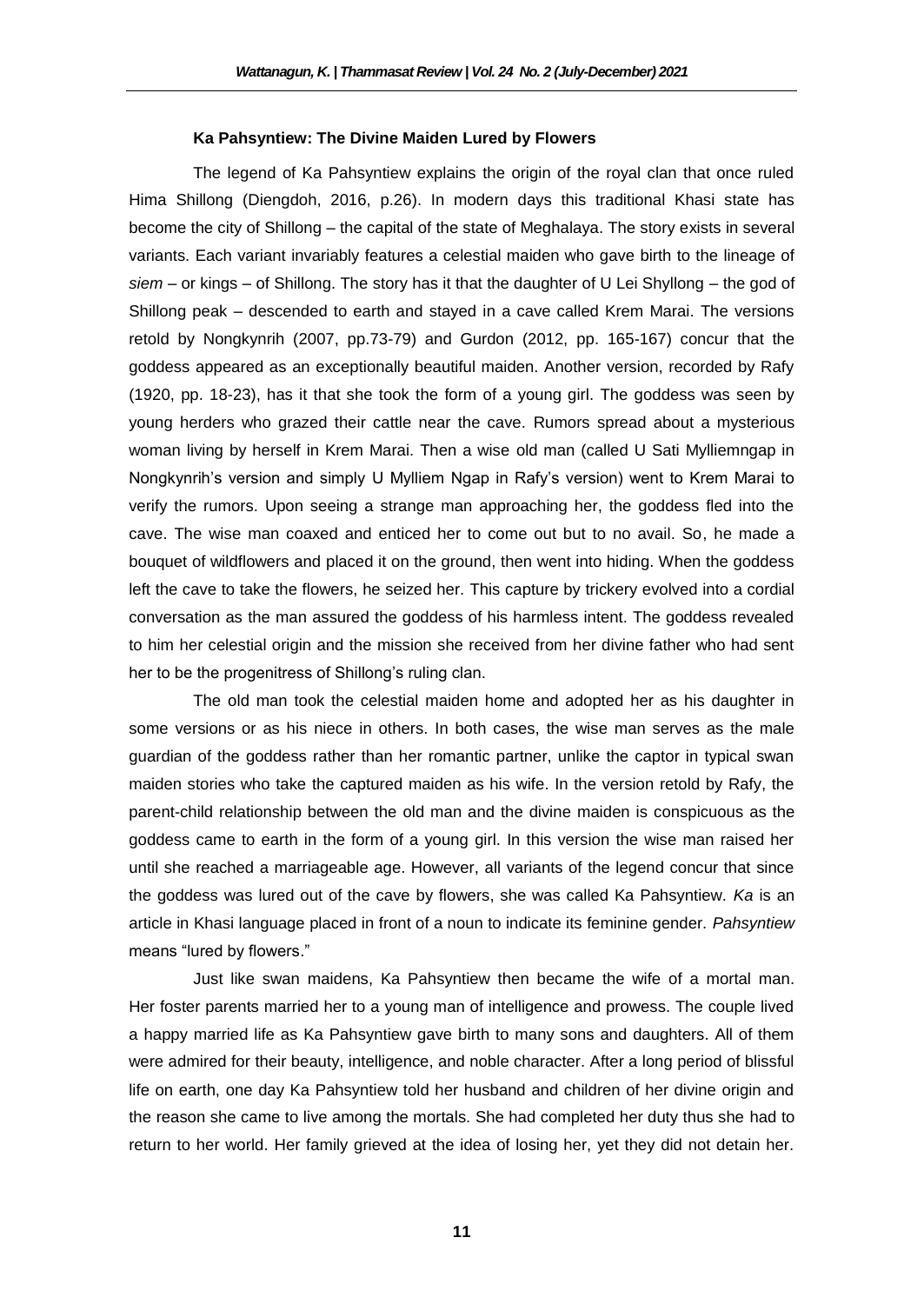In the end Ka Pahsyntiew disappeared into Krem Marai and was never seen again. Her children later became the rulers of Hima Shillong.<sup>3</sup>

At this point one may note that the legend of Ka Pahsyntiew shares major motifs with the swan maiden story. Firstly, both stories figure a celestial female who descends to earth and takes a human spouse. Secondly, the divine maiden in both tales settles in the mortal world among humankind, which is an alien tribe to her. Thirdly, after a period of residence among the mortals, the divine maiden returns to her natal world, leaving her husband and children behind.

Nonetheless, one may also note that these shared motifs are presented differently in the legend of Ka Pahsyntiew. Firstly, the non-consensual or quasi-consensual relationship, which the swan maiden reluctantly forms with her human spouse only because he withholds her prized possession, is absent in the legend of Ka Pahsyntiew. Even in a few versions (Gurdon, 2012, pp. 165-167; Pakrasi, 1969, p. 74) in which the wise man does not adopt the divine maiden as his daughter or niece but marries her himself, the marriage takes place with the divine maiden's consent. Likewise, in the typical variants in which the wise man acts as Ka Pahsyntiew's foster father or maternal uncle, there is no clue of forced marriage or marriage by capture. On the contrary, the narratives highlight Ka Pahsyntiew's blissful and fulfilled married life which results in many exceptional sons and daughters. Secondly, in the legend of Ka Pahsyntiew the portrayal of female subordination and the acute sense of alienation felt by the captured wife that characterize many swan maiden narratives are missing. The bird wife in a Melanesian tale wept bitterly as her husband's brothers scolded her while she toiled away in his garden (Codrington, 1891, p. 172). The Lithuanian swan maiden, despite a wealthy life in her husband's palace, constantly wept and grieved. The maiden asked every swan that flew over her head whether they had seen her parents and siblings (Zobarskas, 1958, pp. 58-59). Unlike Melanesian and Lithuanian swan maiden tales, the legend of Ka Pahsyntiew portrays the well-assimilated and content divine maiden who is treasured by the human community she lives with. By taking a human spouse and giving birth to his children, Ka Pahsynytiew fulfils the sacred role of the god-appointed progenitress who empowers humankind by planting a semi-divine lineage among them. Thirdly, Ka Pahsyntiew's peaceful and unimpeded departure at the end of the story stresses her sacred status. Her sojourn on earth and departure from it were decreed by the deity of Shillong mountain who sent her to earth to fulfil heaven's mandate. Therefore, whether she

 $\overline{\phantom{a}}$ 

 $3$  This plot summary of the legend is based on the following sources: Nongkynrih (2007, pp.73-79), Rafy (1920, pp. 18-23), Bareh (1964, pp. 87-88), Barman (2016, n.p.) and Tynsong (2019, p. 970). Despite differences in minor details, these sources give consistent accounts about Ka Pahsyntiew's divine origin and her mission on earth, her role as the foster daughter of the man who lured her out of the cave, and her return to the divine realm unimpeded by grieving but respectful husband and children.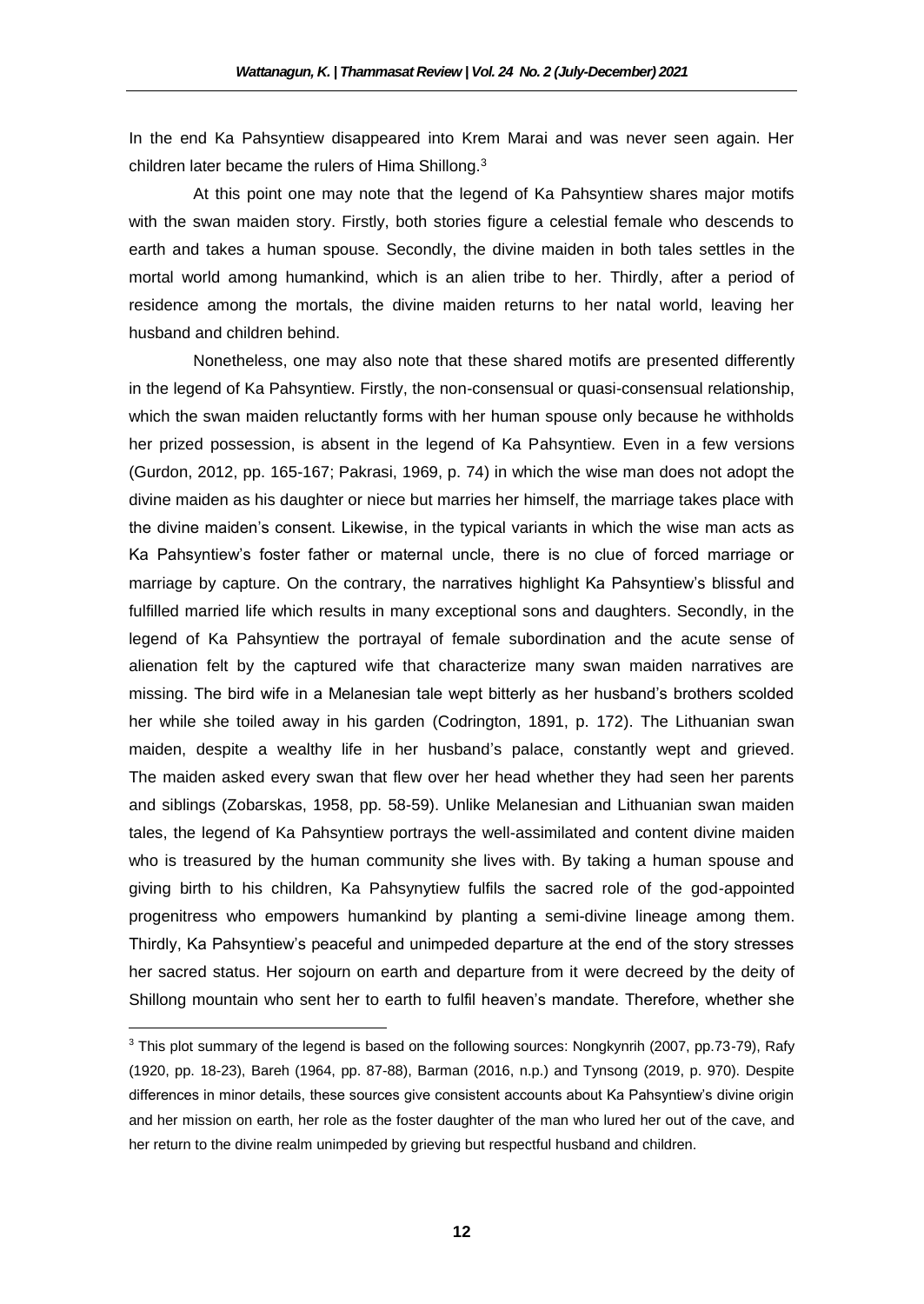stays or leaves lies beyond the power of her human husband. In this respect she differs from the wretched swan maidens whose captivity and escape suggest their involuntary submission to their mortal spouses and a struggle to be free from it.

The following table gives an overview of three common motifs shared by the legend of Ka Pahsyntiew and multiple variants of the swan maiden story. It is notable that these fundamental motifs making up the narrative structures of the Khasi legend and the swan maiden tale are depicted differently in each story. Different depictions of shared motifs reveal distinct gender notions that underlie each tale. These underlying gender notions, in turn, cast light on the imprints of Khasi matriliny on the legend of Ka Pahsyntiew in contradistinction to the influence of patriarchal norms on multiple versions of the swan maiden tale.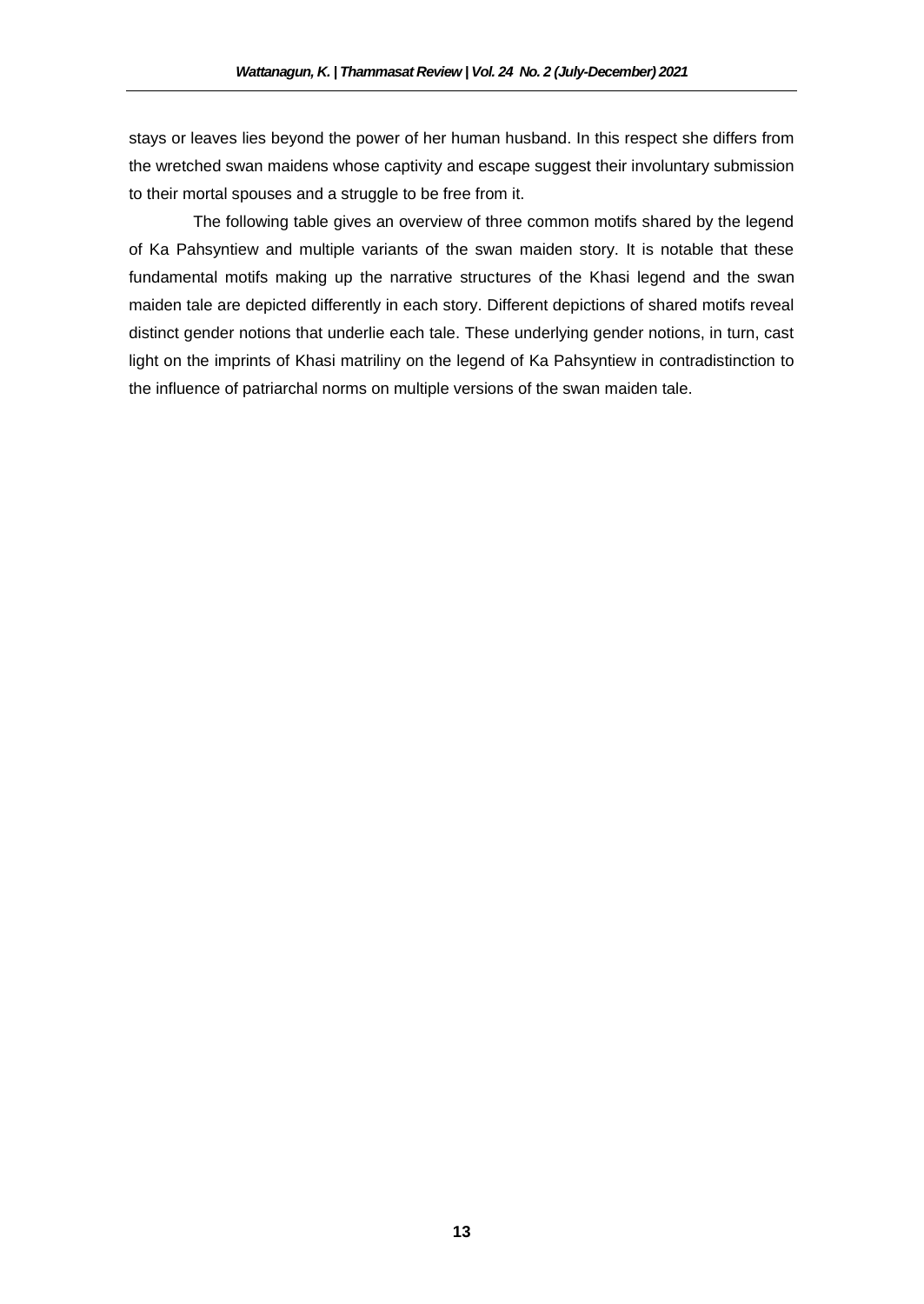| The legend of Ka Pahsyntiew                                                                                                                                                                                                                                                                         |                                                                                                                                                                | <b>Shared motifs</b>                                                                                                      | Swan maiden stories                                                                                                                                                  |                                                                                                                                                                                                                                                                              |
|-----------------------------------------------------------------------------------------------------------------------------------------------------------------------------------------------------------------------------------------------------------------------------------------------------|----------------------------------------------------------------------------------------------------------------------------------------------------------------|---------------------------------------------------------------------------------------------------------------------------|----------------------------------------------------------------------------------------------------------------------------------------------------------------------|------------------------------------------------------------------------------------------------------------------------------------------------------------------------------------------------------------------------------------------------------------------------------|
| Gender notions: Khasi matriliny                                                                                                                                                                                                                                                                     | Distinctive depiction of<br>shared motifs (in contrast to<br>swan maiden stories)                                                                              |                                                                                                                           | Distinctive depiction of shared<br>motifs (in contrast to the<br>legend of Ka Pahsyntiew)                                                                            | <b>Gender notions:</b><br><b>Patriarchal societies</b>                                                                                                                                                                                                                       |
| 1) Women create and continue<br>lineages. Wife and mother are<br>positions of authority pivotal to the<br>survival of society.                                                                                                                                                                      | 1) As decreed by heaven, the<br>celestial maiden planted a<br>semi-diving lineage on earth<br>by marrying a mortal man.                                        | 1) A supernatural<br>female marries a<br>mortal man                                                                       | 1) A swan maiden was captured<br>by a mortal man who withheld<br>her prized possession and<br>forced her to marry him.                                               | 1) Entering into a wedlock<br>deprives women of their<br>autonomy. Wifehood and<br>motherhood imply female<br>subordination.                                                                                                                                                 |
| 2) By marrying a man and giving birth<br>to his children, women acquire an<br>esteemed and authoritative status of<br>the person who empowers the society<br>by her generative power.                                                                                                               | 2) The divine maiden was<br>revered and treasured by the<br>human community she lived<br>with.                                                                 | $2)$ The<br>supernatural wife<br>lives with her<br>human spouse in<br>the mortal realm.                                   | 2) The swan maiden suffered an<br>acute sense of alienation, as she<br>lost her original fantastical self<br>and led a weary life as a wife of<br>a mere mortal man. | 2) As a man's wife, women<br>are demoted to the lesser<br>status of a person bound by<br>matrimonial commitment<br>that privileges men. In<br>marital relation women lose<br>personal autonomy and<br>become the mere attendants<br>of their husbands' demands<br>and whims. |
| 3) Women are highly valued for their<br>pivotal roles in the formation of a<br>secured and wholesome society.<br>Given such importance placed on<br>women's contributions to society,<br>they cannot be reduced to passive<br>objects of desire that men can<br>withhold or retrieve at their whim. | 3) The divine maiden told her<br>family of her decision to leave.<br>She left peacefully, unimpeded<br>by her grieving but respectful<br>husband and children. | 3) The<br>supernatural<br>wife returns to<br>her natal world,<br>leaving her<br>mortal husband<br>and children<br>behind. | 3) The swan maiden fled once<br>she regained her prized<br>possession. In many variants the<br>deserted husband embarked on<br>a journey to retrieve his wife.       | 3) Women are objects of<br>sexual/ romantic desire<br>pursued and possessed by<br>men.                                                                                                                                                                                       |

**Table 1** Different depictions of shared motifs and the gender notions underlying each depiction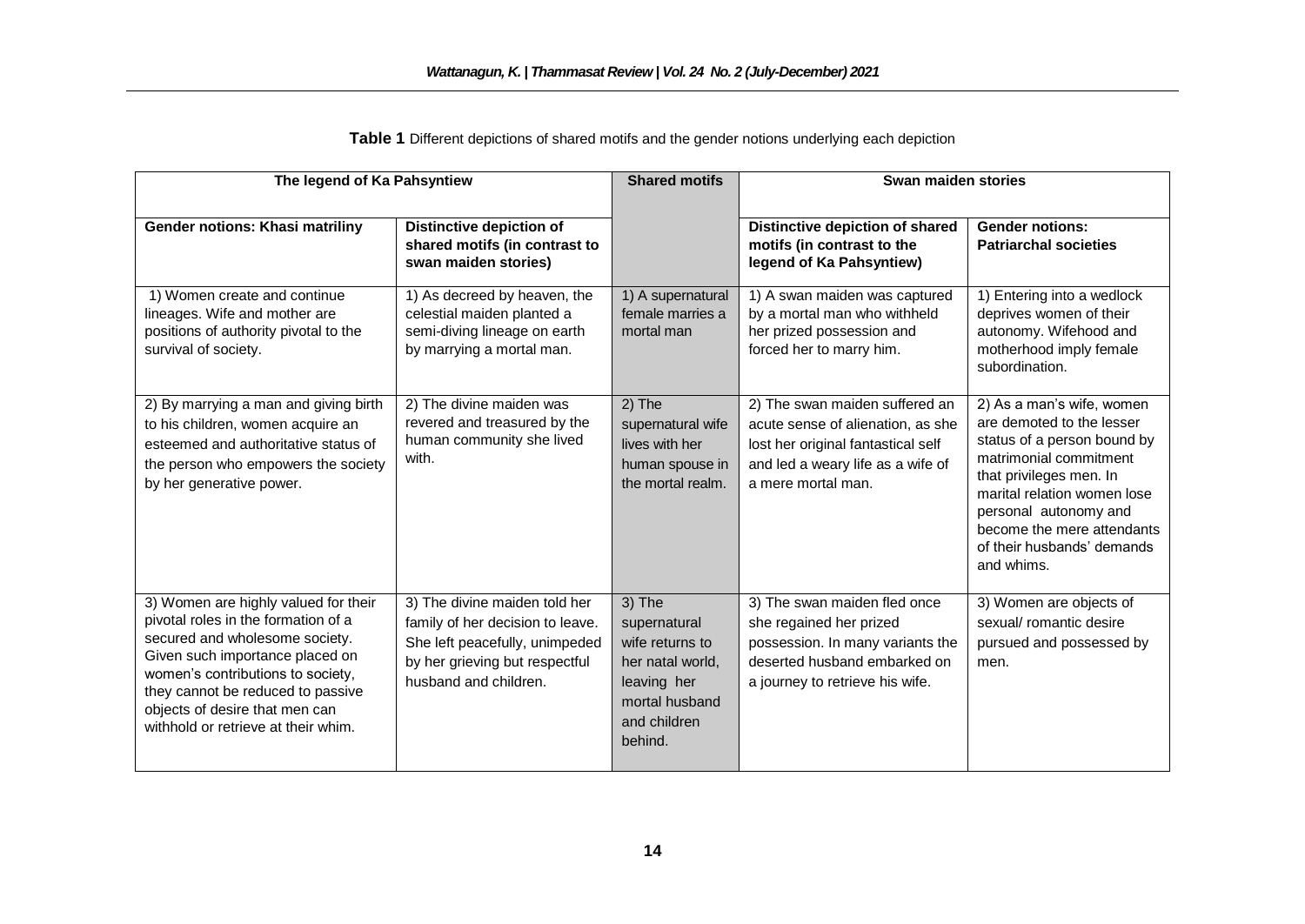In the following discussion I examine these different depictions of gender relations found in the two stories to elucidate the relation between the legend of Ka Pahsyntiew and Khasi matriliny. I suggest that this relation is twofold. On the one hand, the legend encapsulates gender notions that underpin Khasi matriliny. The most salient among these notions is the idea that women are originators and preservers of lineages. Therefore, wife and mother are positions of authority pivotal to the survival of society rather than the socially sanctioned forms of female subordination. On the other hand, the legend justifies the matrilineal descent system by presenting it as heaven's mandate. The legend has it that the god of Shillong mountain decreed a progenitress, not a progenitor, to plant a semi-divine clan among human beings. Therefore, tracing descent through mother's line is justified, or even natural, since heaven grants that a new lineage is created via an ancestress.

## **I. The revered ancestress and the captured bride**

A distinct motif that characterizes numerous variants of the swan maiden story is the theft of the maiden's prized possession. The swan maiden loses her wings, feather robe, or dress to her captor, who coerces or persuades her to become his wife. The scholars of swan maiden tales note that these prized possessions stand for the supernatural wife's autonomy and identity which she loses once she forms a relationship with a mortal man. Leavy posits that "the theft of the swan maiden's possession thus becomes a claim against her person; only when she retrieves what was lost can she assert autonomy" (1994, p. 40). Likewise, Carole Silver construes the theft of the swan maiden's possession as the domestication of her true, fantastical self. The swan maiden story, rather than a tragic tale of love and separation, portrays a forced marriage that rests on "the imbalanced power between sexes" (Silver, 1987, p. 284). Leavy and Silver seem to concur that as a wife, the captured swan maiden becomes an underling of her mortal husband.

Nonetheless, the legend of Ka Pasyntiew presents a different scenario of female autonomy. Ka Pahsyntiew is the divine progenitress decreed by heaven to empower the human race by marrying a mortal man and giving birth to strong and noble offspring. As such, she embodies two salient gender notions in the Khasi worldview: 1) women strengthen their communities via the roles of wife and mother and 2) these two female roles form the basis of matriarchal authority since they are pivotal to the continuation and security of society. Given the high value Khasi culture places on female generative power and matriarchal authority the culture allocates to wives and mothers, it would be unthinkable for Khasi talebearers to imagine, especially in a legend that validates matrilineal tradition, the helpless divine maiden being dragged into a forced marriage and turned into an underling of her mortal husband. Such portrayal would contradict Khasi matrilineal tradition, which holds that women hold an authoritative and esteemed status of the person who continues the bloodline and preserves the clan. As the divine ancestress whose story circulates in a matrilineal society, Ka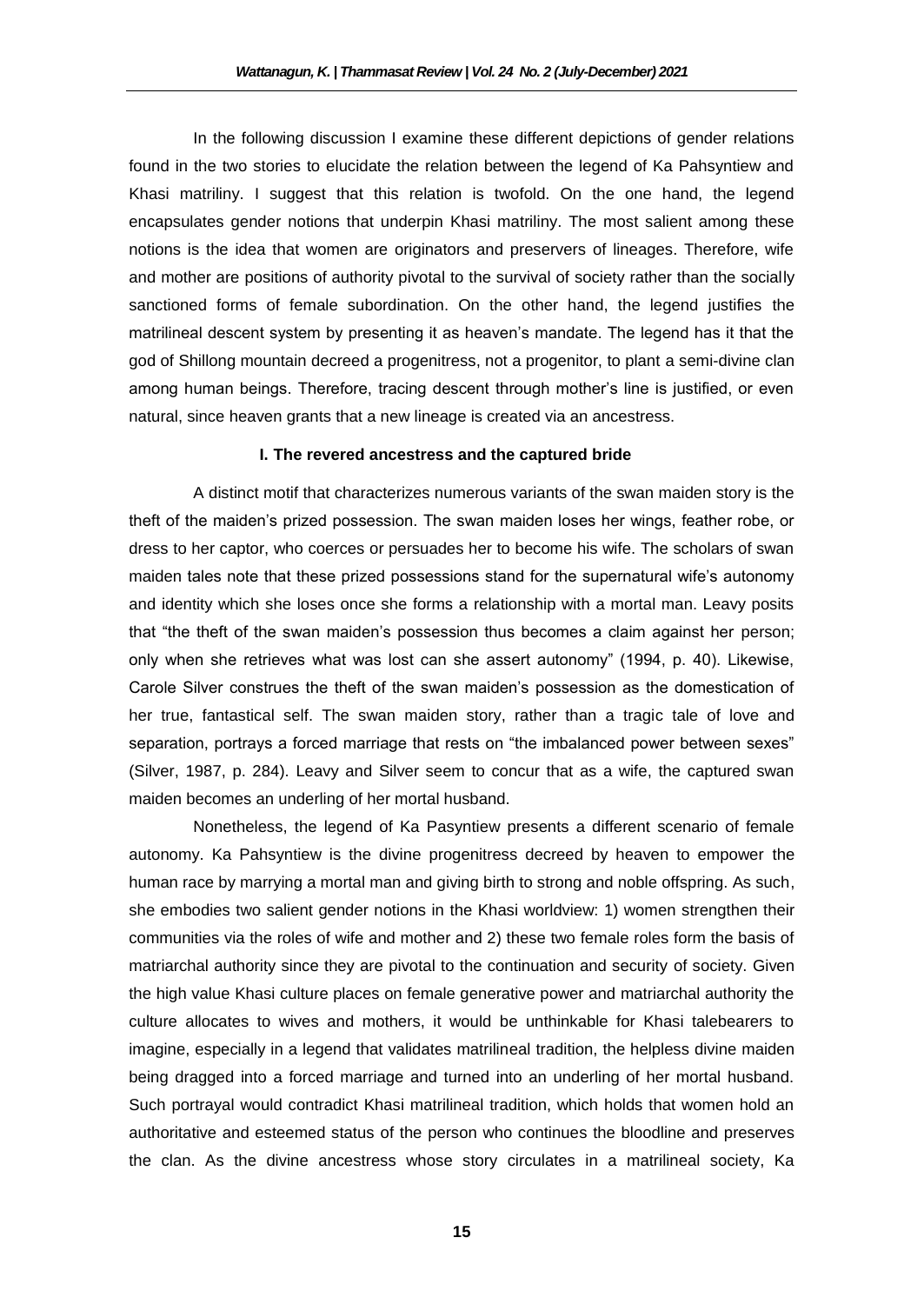Pahsyntiew is notably different from the captured and subjugated swan maidens. She personifies matriarchal authority which has the basis in a distinct conception of wifehood and motherhood. Rather than a subordinate to her husband, a woman becomes the central figure in the welfare of her family and clan once she becomes wife and mother.

It is noteworthy that some swan maiden tales from patriarchal cultures account for the semi-divine origin of a tribe.<sup>4</sup> Like Ka Pahsyntiew, swan maidens in these tales are divine ancestresses. However, these narratives still figure the subjugated divine wife and her involuntarily submission to her captor as he seized her prized possession. Viewed in contrast to these tales of origin from patriarchal cultures, it is evident that the legend of Ka Pahsyntiew portrays female autonomy in a matrilineal society and not simply venerating the divine ancestress of a royal clan. Swan maidens are subject to male dominance even when they function as celestial mothers from whom royal houses descend. On the contrary, Ka Pahsyntiew is not simply heavenly wife and mother but the matriarch within the culture that highly values female functions in the safeguard of family and kin group. Considering the way in which Khasi culture enshrines wives and mothers, it is intelligible, if one adopts Khasi cultural perspective, that Ka Pahsyntiew is not relegated to an inferior position as a result of her marriage. The comparison reveals that swan maidens and Ka Pahsyntiew may mirror each other in all crucial aspects – they are both celestial maidens and their stories are passed on within their respective communities to account for the origin of a notable clan. Nonetheless, since they are divine ancestresses in the tales told and received in patriarchal and matrilineal societies respectively, their stories reflect distinct gender realities experienced by women within different social systems.

## **II. The female sage and the wretched housewife**

Many swan maiden narratives give an account of the alienated divine wife. In these stories the captured swan maiden is poorly adjusted to her new status in the mundane world. Her failed assimilation is caused by 1) the acute and persistent yearning for her natal realm, 2) her aversion to banal life among human beings and domestic drudgery, and 3) the abuse and exploitation of the captured swan maiden, either by her mortal spouse or his people. These three elements, found either separately in different tales or in cluster in a single tale,

 $\overline{\phantom{a}}$ 

 $<sup>4</sup>$  Swan maiden as divine ancestress appears in the origin myths of several Mongolian tribes, such as the</sup> Buryats and the Dörbed (Bayer & Stuart, 1992, pp. 326-327). The Ainu of Japan, according to Hatto, also "trace descent from a swan mother" (1961, p. 337). The Bantiks, an indigenous tribe of the Celebes Islands, pass on the tale of a swan maiden who was captured while bathing with her seven companions and consequently became their ancestress (Hartland, 1891, p. 193). The royal lines of Ternate and Tidore in eastern Indonesia also claim to be the progeny of a swan maiden (Tuzin, 1997, p. 75).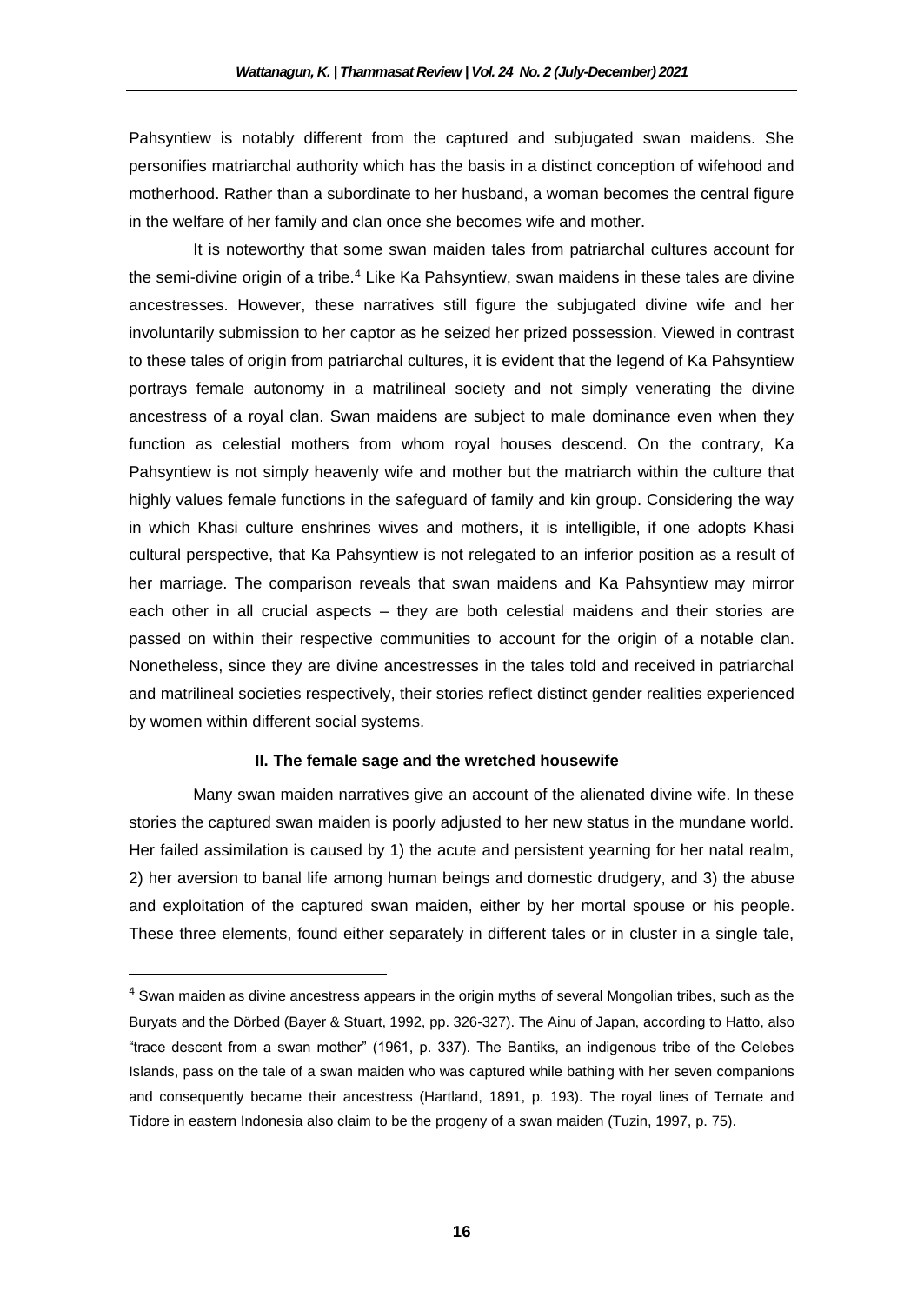stress the swan maiden's demoted status. The union with a mortal man is, to a certain extent, her downfall. The divine wife is no longer divine as she loses her fantastical self and becomes an ordinary housewife in the male-dominated world.

The legend of Ka Pahsyntiew, on the contrary, portrays the well-assimilated divine maiden revered by the human community that takes her in. In lieu of forced detention on earth and marriage coercion, the legend presents the deferential community and the dutiful divine maiden who cooperate with one another to fulfil heaven's mandate. In the version retold by Nongkynrih (2007, pp. 73-79), Ka Pahsyntiew revealed her true identity and the reason she came to earth to U Sati – her foster father. Then the respectful U Sati disclosed to the council of elders Ka Pahsyntiew's divine status and mission, which led to the search of a bachelor worthy to be the goddess's husband followed by their grand wedding. In this version of the legend, Ka Pahsyntiew's union with a mortal man is a communal concern since it is conducive to collective well-being and the betterment of the human race. Such union is intended by heaven to plant a clan of demigods on earth via the female generative power exercised by the divine maiden. Via this portrayal, the legend both expresses and justifies the gender notions that underpin Khasi matriliny. On the one hand, the legend presents matriliny as heaven's mandate rather than a convention invented by men. The legend has it that the god of Shillong mountain sent not a male but female deity to start a royal clan. In this manner the legend claims the sacred origin of matrilineal descent by attributing it to a deity. On the other hand, the legend illustrates the notion that marriage is a means of strengthening one's community and women are the central figure in this because it is women who produce offspring and fulfil the ultimate goal of marriage. In this scenario, marriage does not lead to the downfall of the divine maiden but to her acquisition of another venerated status, namely that of the ancestress whose generative power strengthens the society.

While the swan maiden in several tales suffers domestic drudgery and the banal life as a housewife, Ka Pahsyntiew enjoys reverence and privilege that a female sage is entitled to receive from the community benefited by her wisdom. In the versions recounted by Rafy (1920) and Barman (2016), Ka Pahsyntiew was brought up by U Sati and his wife since the goddess appeared at cave Marai as a young girl. She grew into a maiden of exceptional beauty and talent. She led all communal dances and festivals. She initiated the Virgins' Dance, which evolved into the Khasi custom of having only virgins in festive and ceremonial dances. Out of respect for Ka Pahsyntiew's good judgment and wisdom, the community consulted her on the issues pertaining to village administration. People also turned to her to settle unresolved disputes. Holding her in high regard, they called Ka Pahsyntiew *Ka Siem*, meaning the chieftess or the queen.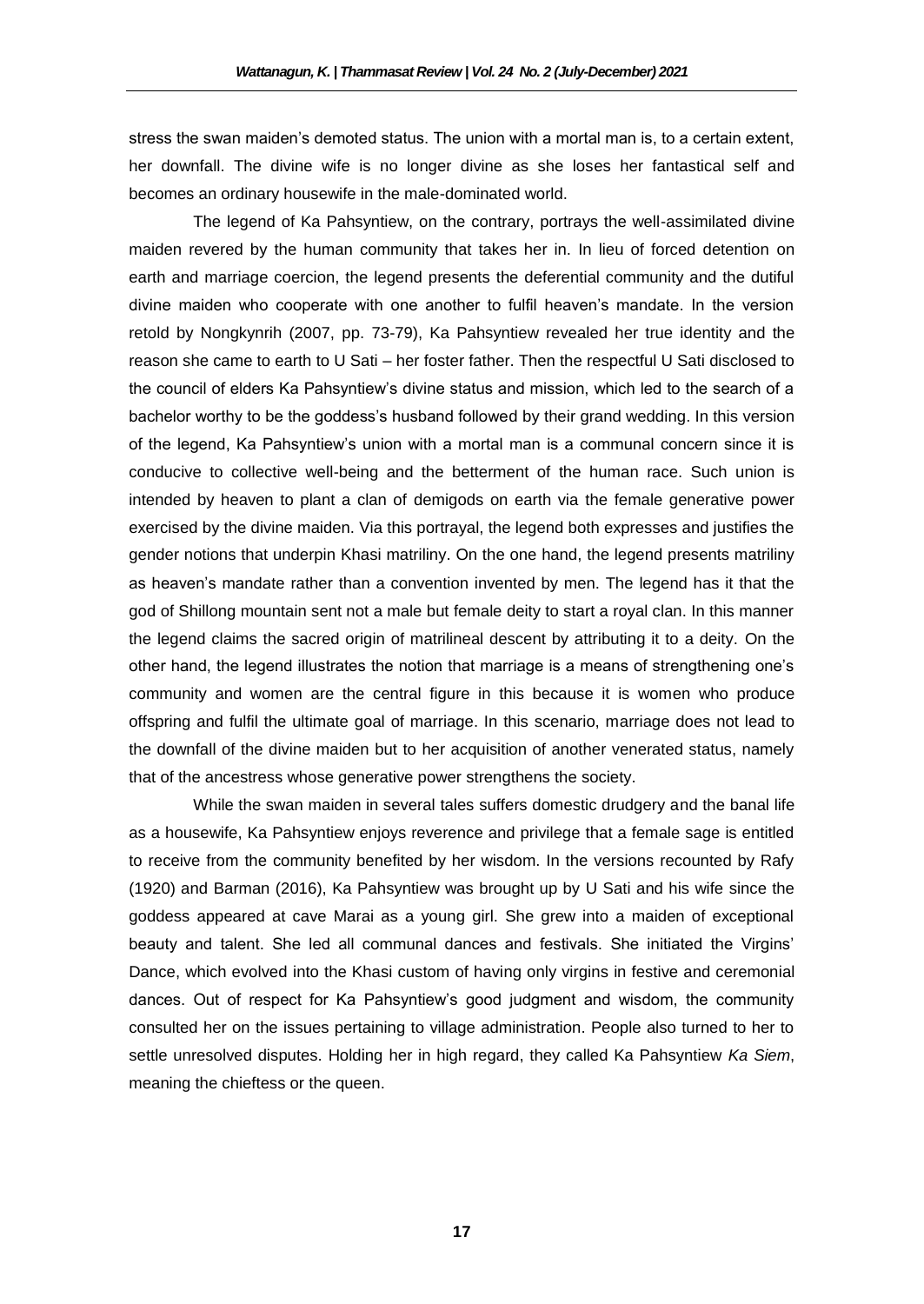To appreciate the imprints of Khasi matriliny on the legend, I place Ka Pahsyntiew in contrast to the swan maiden. Both are heavenly females marrying into a human community. Nonetheless, Ka Pahsyntiew is the central figure in the security and progress of her earthly family and community. Via her procreative function the semi-divine progeny are produced. By virtue of her knowledge and wisdom the community becomes more civil and righteous. The legend construes female virtues, personified by Ka Pahsyntiew, as the cornerstone of a strong and wholesome society. This representation tallies with Khasi matriliny that places primary importance on female roles in the consolidation of lineage and the kinship group that I have outlined in the previous section. Khasi women, just like Ka Pahsyntiew, are valued by their culture as the bearers of the vital duty upon which the security of society is predicated. Swan maiden tales from patriarchal societies, on the contrary, espouse a different outlook on female tasks and roles. The Melanesian bird woman, whom I mentioned earlier, toiled away in her husband's garden only to be chided by his brothers. The bird wife, having lost her wings and power, could only weep in despair. Likewise, the swan maiden in a Java story managed to produce ample meals from a small measure of rice that her husband gave. She made him promise not to look into the pot while rice was cooking. Her husband, however, broke the taboo. As a result, the swan maiden lost the power that had enabled her to produce food via magical means and was obliged to toil away in the kitchen just like ordinary women. Sick of domestic drudgery, she flew away once she found her magic dress lying at the bottom of an empty rice barrel (Dixon, 1916, p. 209). In these stories, wifehood and housework are a burden and constraint to the captured swan maiden. They are the markers of her demoted status and the lesser person she has become once she marries a mortal man. Female tasks and functions in these tales are not vital contributions conducive to a thriving and secured society. Instead, they are services that wives in a male-dominated culture owe their husbands.

## **III. The object of worship and the object of desire**

In many swan maiden stories, a new sequence of events begins after the swan maiden escapes. The deserted husband plays the leading role in the new narrative sequence that focuses on the adventure that the hero takes in pursuit of his wife. The hunter in a European swan maiden story followed his wife to the land East of the sun, West of the moon. To reunite with his wife, the hero was subject to a test. The king – the swan maiden's father – demanded that he correctly identifies his wife among her sisters. All of them look exactly alike in their robes of feather (Jacobs, 1916, pp. 98-105). On the one hand, the hero's pursuit of his swan wife denotes his loyalty and unwavering affection for her. On the other hand, it reveals that the swan wife is the hero's object of desire that he strives to win and keep her in his possession regardless of her opinion. In fact, the sexual attraction he feels towards her sets the stage for the story. The hunter in the abovementioned story, finding the seven swan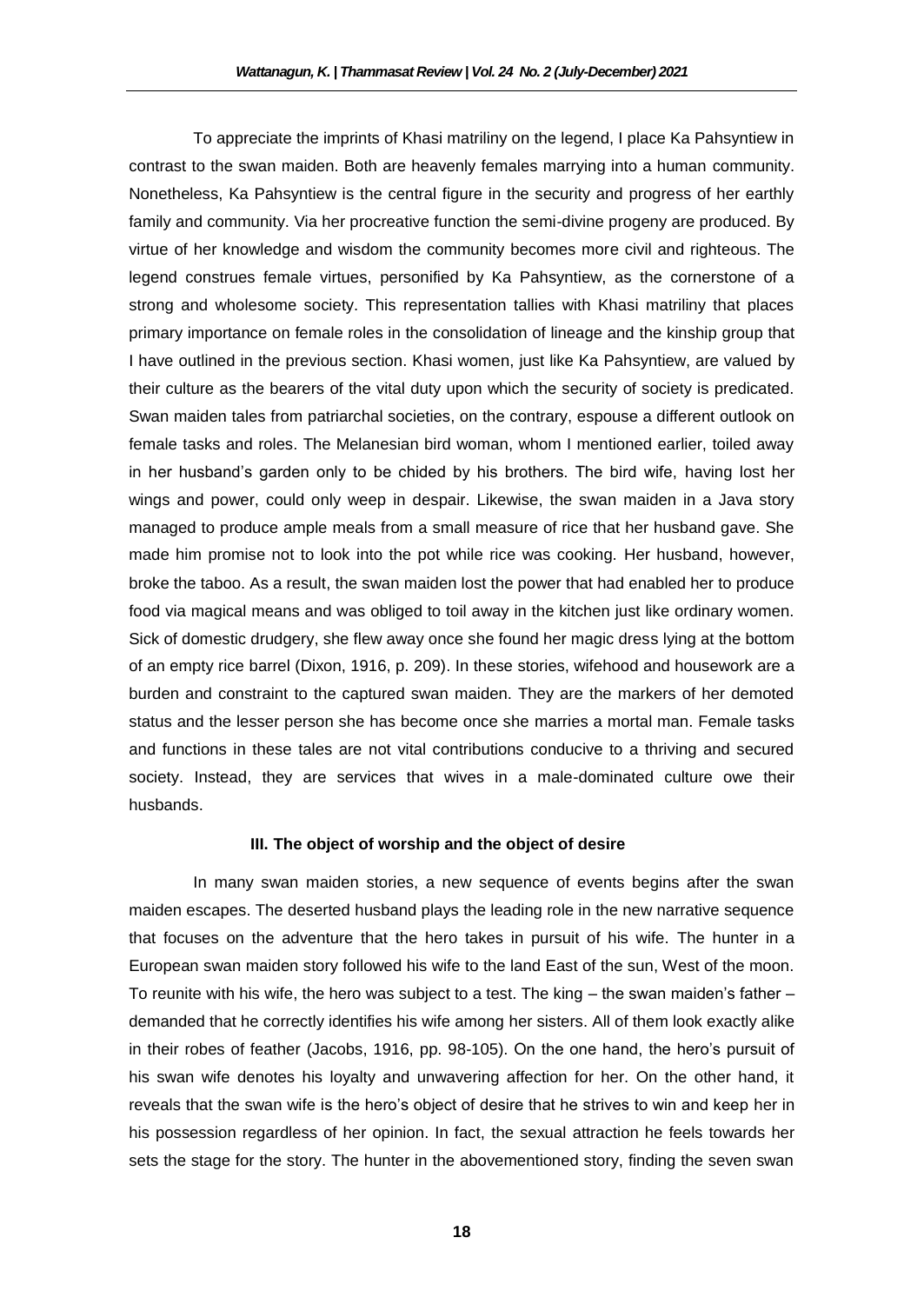maidens "[…] all beautiful. But of them all the youngest and smallest pleased most the hunter's eyes" (ibid, p.98), seized the dress of the targeted maiden thereby compelling her to marry him. The hunter's theft of the swan maiden's garment and his resolute pursuit of her portray a marital relationship characterized by passivity and the lack of autonomy on the wife's part vis-à-vis possessiveness and egocentricity on the husband's part. In this relationship, the swan wife is the object of romantic/sexual desire that her mortal husband wins by force, loses, and eventually retrieves after a tenacious pursuit.

Ka Pahsyntiew, unlike the swan maiden in the aforementioned tale, did not escape. Neither was she pursued and then retrieved by her husband. All versions of the legend I examine in this paper agree that Ka Pahsyntiew simply told her family of her fulfilled mission on earth and her intent to leave, which they accepted with respect in spite of utmost grief. She then went into Krem Marai and disappeared. Her serene, unimpeded return to the upper world at the end of the story gives a clue to the intended function of the legend. The main point of the legend lies not in the romantic love or marital relationship between Ka Pahsyntiew and her husband, but in the contributions made by the god-appointed progenitress to a human community. Therefore, the motifs that cast the divine maiden as the object of sexual/romantic desire acquired by force and then retrieved by a tenacious pursuit have no place in the legend. Such motifs, if included, would turn a narrative that heralds a divine ancestress and validates matrilineal descent system into a story about a problematic relationship between a captured divine wife and her possessive husband.

As the progenitress who was sent to fulfill heaven's mandate, Ka Pahsyntiew is presented in the legend as the object of worship rather than the object of desire. Her temporary residence on earth followed by her peaceful departure at the end of the story are not subject to her husband's control or intervention because they are parts of the divine mission decreed by heaven. In this respect, Ka Pahsyntiew's relationship with her mortal husband stands in stark contrast to that between the swan maiden and her captor. While the swan maiden is the prized possession obtained by force and then jealously guarded by her captor, Ka Pahsyntiew is the god-appointed ancestress and her mortal husband an instrument that helps her complete the divine plan. This representation is culturally meaningful as it reiterates gender roles stipulated by Khasi matrilineal tradition. As I have outlined in the previous section, Khasi matriliny entrusts the pivotal tasks of maintaining a clan to women, especially to the youngest daughter who inherits the ancestral house. Men, either as brothers and maternal uncles in their own clans or as husbands and fathers in their wives' clans, also play vital roles in these pivotal tasks but as supporters rather than masters of their women folk. The legend reflects the esteemed status of Khasi women, who, like Ka Pahsyntiew, bear the sacred duty of creating robust lineages and laying the foundation of a strong society. The narrative also mirrors the supporting roles that the matrilineal tradition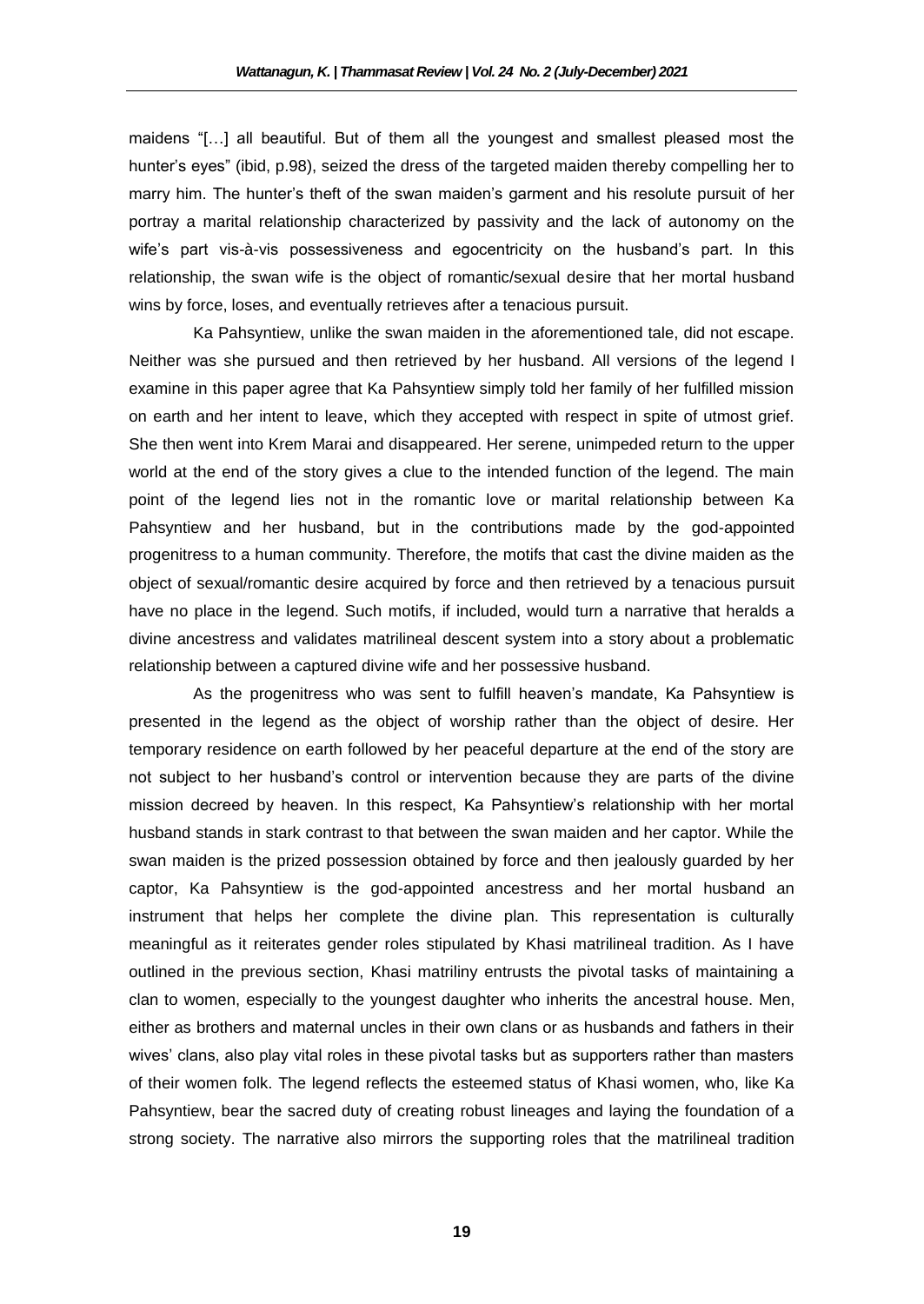assigns to Khasi men, represented by U Sati and Ka Pahsyntiew's husband who help her fulfil heaven's decree. Evidently, the legend of Ka Pahsyntiew bears the imprints of Khasi matriliny. It also validates the tradition via the representation of a scenario in which a woman bears heaven's mandate to uphold the society by her virtues and generative power, while men are relegated to supporting roles.

## **Conclusion: Interpreting the Absence**

Examined in contrast to diverse variants of the swan maiden tale, the legend of Ka Pahsyntiew reveals gender notions that underpin Khasi matriliny. This comparative analysis also casts light on various possible alterations that Khasi talebearers could have made to the legend but did not. In all variants of the legend that I examined in this paper, Ka Pahsyntiew never appears as a helpless divine maiden held hostage on earth by her husband. Neither has she ever been presented as the wretched housewife or the target of her husband's controlling, possessive love. The absence of these motifs, which loom large in many swan maiden tales, could be simply attributed to Ka Pahsyntiew's status as the divine progenitress. However, many swan maidens play the same role. Their stories have been told to explain the semi-divine origin of a notable clan. Still, these swan maidens are portrayed as powerless and vulnerable at the hands of their mortal husbands. The motifs that portray female subordination are absent from the legend of Ka Pahsyntiew but constitute many swan maiden tales that fulfil the same function within their respective home cultures. Considering such absence in light of similarities of function and narrative pattern between the Khasi legend and multiple variants of the swan maiden story, I attribute such notable absence to the distinct socio-cultural environment that shapes Khasi talebearers' constructions and modifications of the legend.

To make sense of this absence I return to Leavy's idea, mentioned earlier in this paper, that variation in a narrative pattern indicates what is culturally meaningful and what is not for the people who pass on a particular tale. If we grant that the swan maiden story and the legend of Ka Pahsyntiew are different elaborations of the same narrative pattern – the one that figures a divine female who marries a mortal, lives with him on earth, and then returns to her natal realm – the motifs absent from Ka Pahsyntiew's story but characterizing many swan maiden tales shed light on what is unimaginable or culturally unviable for Khasi talebearers. Female subordination as a normative aspect of gender relations has no place in the legend, because in reality Khasi women hold an esteemed status sanctioned by matrilineal tradition. Even in Khasi tales that portray the female ordeal, such ordeal is attributed to the vanity or wickedness of the husband and not to the male-dominated culture that justifies men's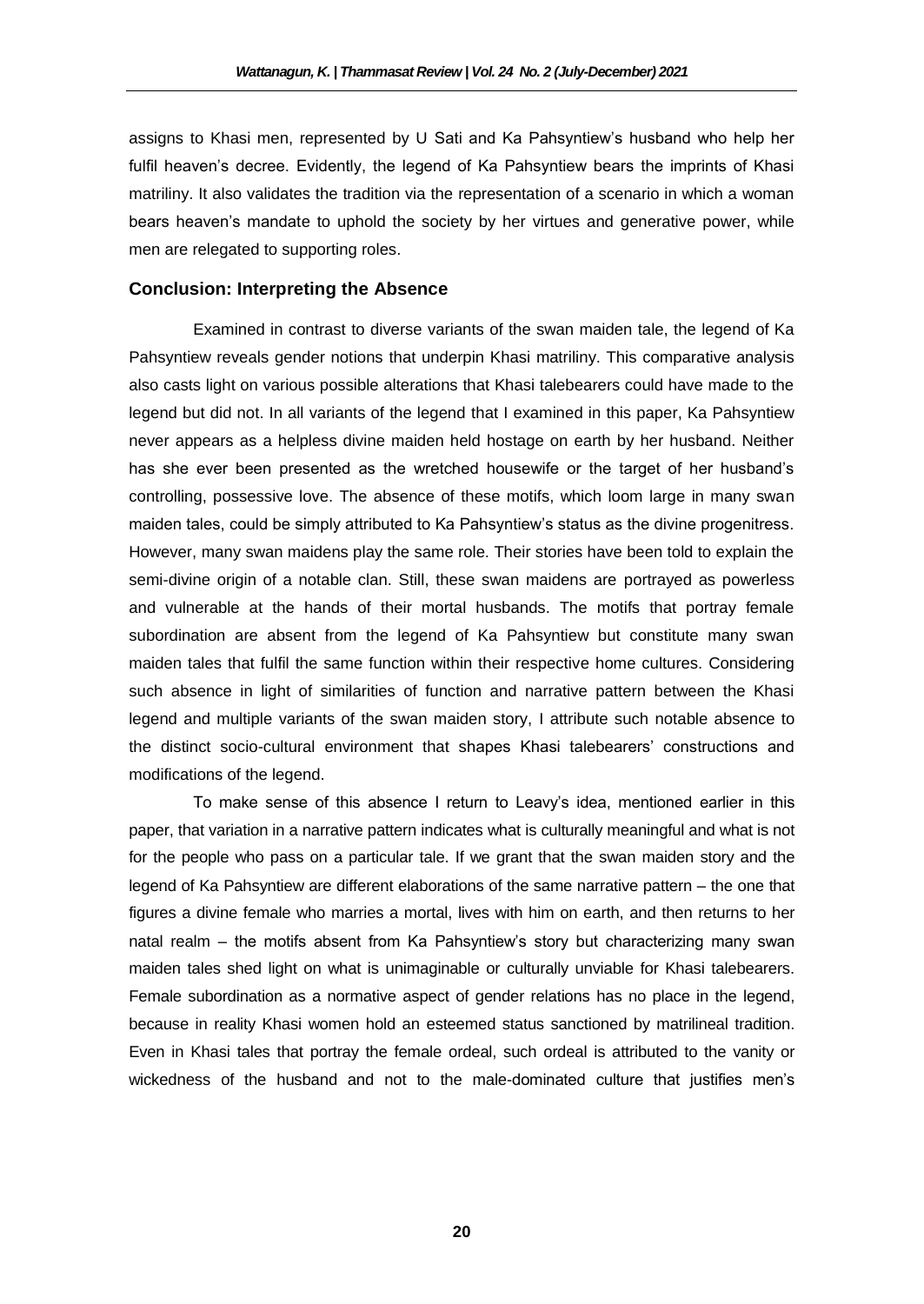superiority over women.<sup>5</sup> A narrative pattern is fleshed out and transformed into the story of female subordination and "the imbalanced power between sexes" (Silver, 1987, p.284) when told and received in patriarchal societies. It, however, becomes the legend that heralds female generative power and virtues as the cornerstone of a wholesome society when passed on among the people who practice matrilineal customs. The imprints of Khasi matriliny on the legend of Ka Pahsyntiew can be made apparent via an inquiry into the pattern of recurring and omitted motifs that cuts across different variants of the legend.

## **Acknowledgements**

 $\overline{\phantom{a}}$ 

This paper is an outcome of a research project entitled "Folklore, Music, and Performance: Thai-Khasi Explorations". I would like to thank Thailand Science Research and Innovation (TSRI) for the funding that ultimately benefited in this paper. I am also grateful to Professor Desmond L. Kharmawphlang of North-Eastern Hill University at Shillong, India, for introducing me to the fascinating world of Khasi folklore and for his constructive comments on the manuscript.

 $5$  For example, in the story of the sun goddess and the peacock discussed earlier, the peacock's vanity and unfaithfulness upset his divine wife. Yet she is a powerful deity and he a vain peacock. The tale portrays female superiority via the goddess's exalted status and virtues, which stand in stark contrast to her husband's conceit and folly.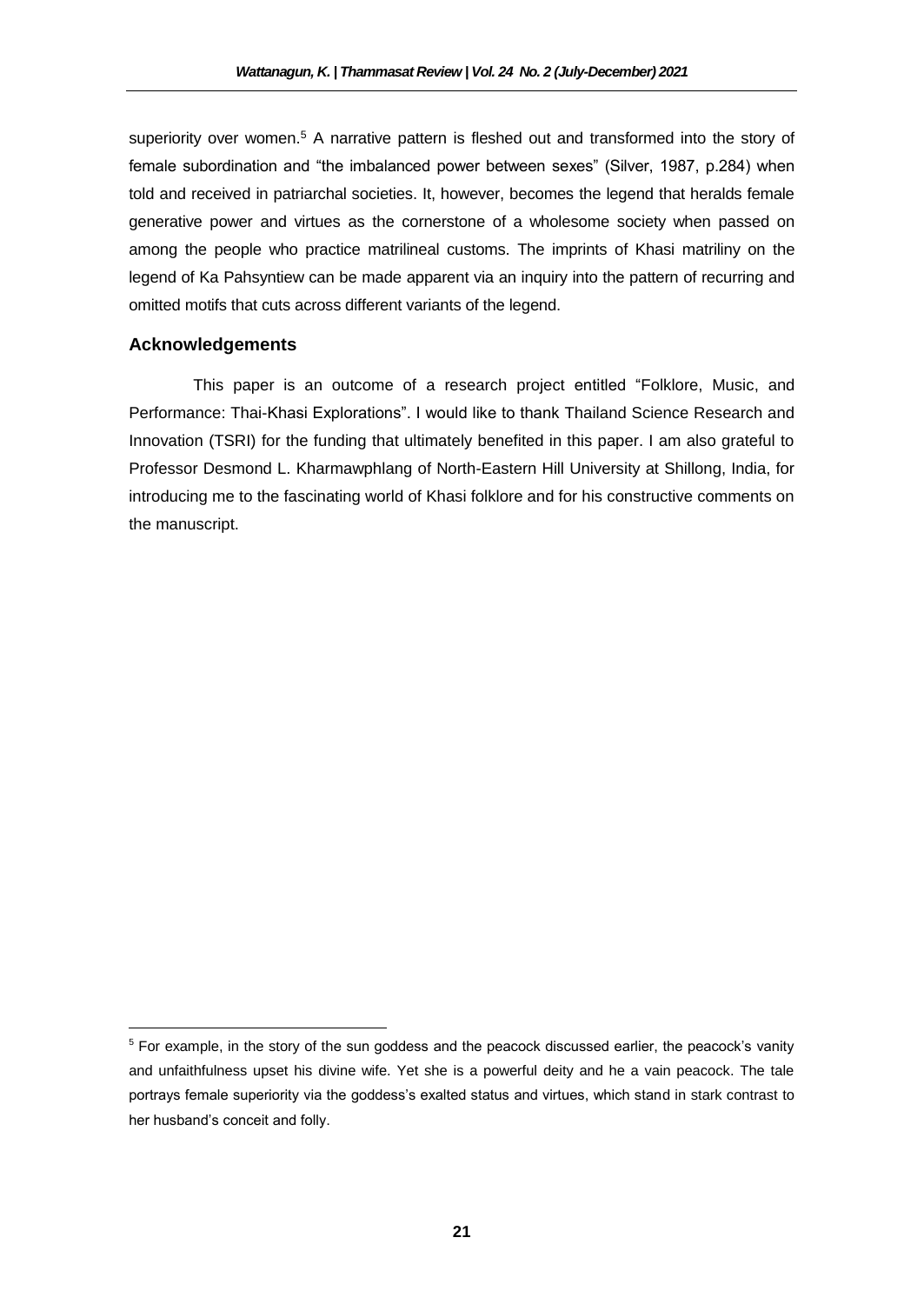## **References**

- Augustine, C. (2007). *Matriliny in transition: A comparative analysis*. Akansha Publishing House.
- Bareh, H. (1964). *The history and culture of the Khasi people*. Mudran Private Limited.
- Barman, D. (2016, September 11). Ka Pahsyntiew (A Khasi folktale). *Nezine: Bridging the gap*. https://www.nezine.com/info/SFFwNUZxSFNpRmMvT1FtSGNvcUtSdz09/kapahsyntiew-(-a-khasi-folktale).html?fbclid=IwAR1Wp2penfsTlqMc4qvPzhy4sgxSsys5eQFKCYArGFxtYnQrMvoXcOQKzU
- Bayer, N. & Stuart, K. (1992). Mongol creation stories: Man, Mongol tribes, the natural world, and Mongol deities. *Asian Folklore Studies*, *51*(2), 323-334. https://doi.org/10.2307/ 1178337
- Benedict, R. (1935*). Zuni mythology* (Vol. 1). Columbia University Press.
- Bynum, D. E. (1978). *The daemon in the wood: A study of oral narrative patterns*. Harvard University Press.
- Codrington, R. H. (1891). *The Melanesians: Studies in their anthropology and folk-lore*. The Clarendon Press.
- Diengdoh, N.J. (2016). Attributions through performing arts in the Khasi harvest dance. *Malaysian Journal of Performing and Visual Arts, 2*(1), 25-42. https://doi.org/ 10.22452/MJPVA.vol2no1.2
- Dixon, R.B. (1916). *The mythology of all races*: *Oceanic* (Vol. 9). Marshall Jones Company.
- Dorson, R. M. (Ed.). (1972). *Folklore and folklife: An introduction*. The University of Chicago Press.
- Eagleton, T. (2008). *Literary theory: An introduction*. The University of Minnesota Press.
- Gurdon, P.R.T. (2012). *The Khasis*. Akansha Publishing House.
- Hartland, E. S. (1891). *The science of fairy tales: An inquiry into fairy mythology*. Walter Scott.
- Hatto, A. T. (1961). The swan Maiden: A folk-tale of North Eurasian origin? *Bulletin of the School of Oriental and African Studies*, *24*(2), 326-352. https://doi.org/10.1017/ S0041977X00091461
- Ing, K. (1962). *The swan maiden myth among the Eskimo*. Ejnar Munksgaard.
- Jacobs, J. (1916). *Europa's fairy book*. The Knickerbocker Press.
- Kelian Synrem, H. (1992). *Revivalism in Khasi society*. Sterling Publishers Private Limited.
- Leavy, B. F. (1994). *In search of the swan maiden: A narrative on folklore and gender*. New York University Press.
- Mawrie, H.O. (1981). *The Khasi milieu*. Concept Publishing Company.